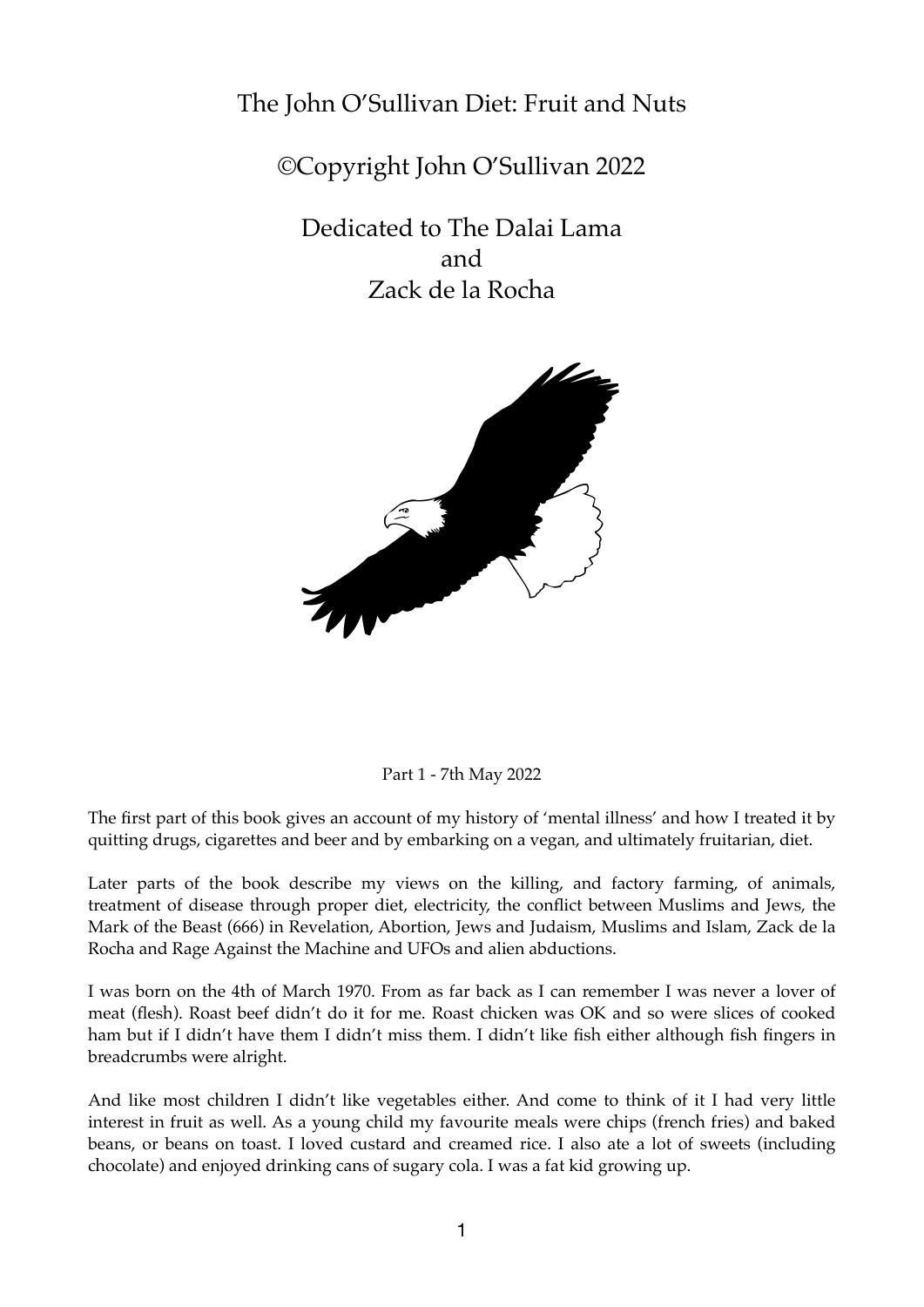Shoot forward to around 1988 (I was around 18). Someone (a vegetarian friend of mine if I remember correctly) suggested that I go vegetarian. I thought about if for a while and it seemed like a natural choice. Meat never did it for me so the transition was easy.

I never looked back. I noticed after a week or two that I felt calmer, more peaceful, and I attributed this to going vegetarian. Apart from one or two occasions I never had any desire to eat meat again.

About two years later I was in college in Dublin and my roommate noticed that I intended to have bar of chocolate and a can of cola for breakfast. He told me that that was bad for my health. I had no idea! Some time later he gave me a book called Fit For Life by Harvey and Marilyn Diamond (this book was huge when it came out and was a bestseller for a long time).

The book clearly delineated what foods were good for you and what foods were bad for you and why. Once I started reading the book I couldn't put it down. The enthusiasm of the authors was contagious. I couldn't wait to try the new regime they proposed.

The gist of the diet most people should be aware of by now. Lots of fruit and vegetables. Nuts, seeds, beans and grains are good. Flesh foods are to be avoided, and dairy products are not too hot either and should also be avoided, and we all know that refined sugar is a killer. (I've been on a strict vegan diet since around February 2021. At the time of writing it is the 6th of May, 2022. It's a bland diet but it definitely works, I'll be sticking to it.)

Unfortunately, no matter how eager I was to try the new diet I couldn't bring myself to make the necessary changes. I was still a vegetarian. Fruit still didn't appeal to me, neither did vegetables unless they were cooked in a quiche or a pizza. I think I may have cut down on my sugar intake but that was about it. There's a line from The Matrix, I think Morpheus said it: "There's a difference between *knowing* the path, and *walking* the path" I knew the path but I wasn't walking it.

Not long after this, 1990 I think, while still in college in Dublin, I took two tabs of LSD (acid) one night. This was one of the worst mistakes I ever made in my life. Too much of that stuff will melt your brain, it certainly melted mine. My personality changed overnight. My "mental illness" started that night and from 1996 until now I have been taking psychiatric medication. My advice to any young person reading this who is considering experimenting with LSD: don't touch it! You have been warned.

Four years later, in 1994, I had my first, and worst, nervous breakdown. I was bulimic at the time, and smoked cigarettes. I felt that I was damned by God and was going to hell and there was no way back, I was beyond redemption. I asked God why He had damned me. I flipped open my bible and this is the verse that I read…

Ezekiel 5:11

——————

——————

because thou hast defiled my sanctuary with all thy detestable things, and with all thine abominations, therefore will I also diminish thee; neither shall mine eye spare, neither will I have any pity.

To say I was scared would be an understatement. I was petrified. That was the 4th of March, 1994, my 24th birthday. I lived with fear, in varying degrees, from that day until the 20th March 2021 (27 years of fear). I have a good story about the day I conquered my fear.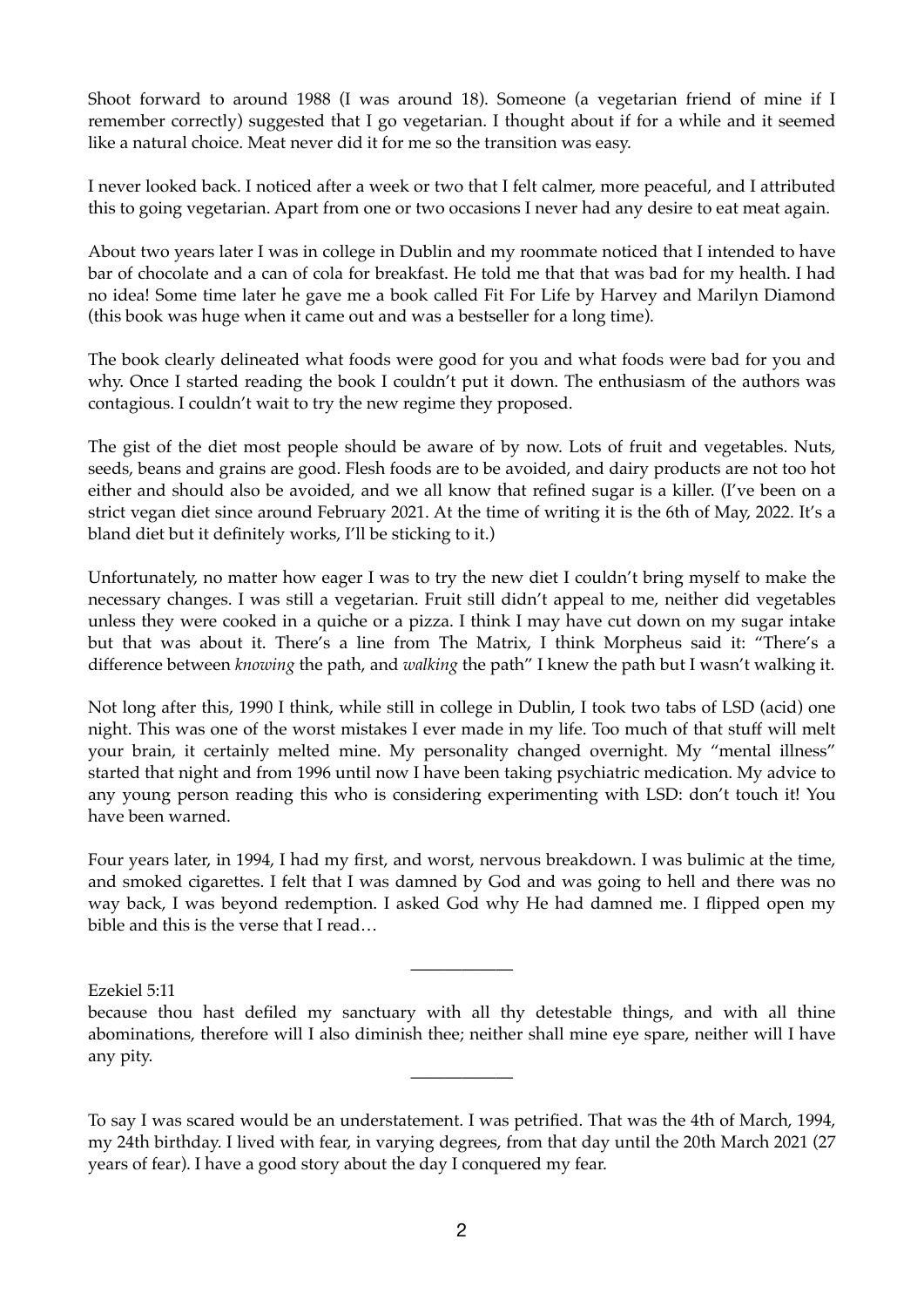I wasn't hospitalised or treated by a doctor until about two years after my breakdown. I moved out of home (I had been living with my parents) to a town 12 miles west: Clonakilty. I signed up for unemployment benefit. After a few months I decided to start giving guitar lessons (legally, I was on a Back to Work social welfare scheme).

Noel Redding (ex The Jimi Hendrix Experience) lived near Clonakilty and used to give me guitar lessons when I was around 15 and 16. He was a brilliant guitar teacher. He also gave me some great advice for life. One piece of advice he gave me was to never sign anything without reading it first. In 2002 I worked briefly as a computer programmer. I was given a contract to sign. Many people would not bother to read their work contracts but I read mine. There was a clause in my contract that said that if I invented anything, or patented an invention then the company I worked for would own the rights, 100%. I was only supposed to work there for a few months (I was studying computer science in college (C.I.T.) and this was a temporary work placement).

But the clause did not apply for the duration of my employment, it applied for the rest of my life! This was clearly unfair and I refused to sign the contract.

Anyway, going back to my giving guitar lessons (around the end of 1994), I taught adolescents in pretty much the same manner Noel taught me. I enjoyed the lessons and so did most of my students.

At one point, I think in 1995, out of nowhere, I started feeling unpleasant sensations in my body that were very annoying and extremely distracting. The best way I can describe them is that they felt like what I imagine nuclear radiation must feel like when one is exposed to it. I don't know where the sensations came from, perhaps little green men in UFOs, but I know this: they were real. I wasn't imagining them. I had to give my guitar lessons while enduring these maddening distractions and it wasn't easy.

In 1996 I started going to a nightclub in Cork city called Sir Henry's and I took ecstasy (the drug) a number of times, whenever I could get it. For some reason the unpleasant sensations disappeared while I was on the drug and my relief was immense.

I do not advocate the taking of ecstasy. I have a deep mistrust of synthetic drugs. But I don't know enough about it to shun it either. Before it was banned it used to be prescribed by marriage guidance counsellors to their clients IIRC.

The sensations (and the feeling that I was being watched all the time, that something was trying to control me) eventually drove me into a mad rage. I remember shouting to myself….

## I'M MAD AS HELL AND I'M NOT GOING TO TAKE IT ANYMORE!

NO MORE PUSSY FOOTING AROUND!

## I CALL THE SHOTS!

And regrettably I shouted at my family as well. They didn't know what to do with me so they either phoned a doctor or the guards (police) and I was arrested and taken to a secure ward in a mental hospital known as Kevin's 3.

Between 1996 and 2002 I was hospitalised 5 or 6 times.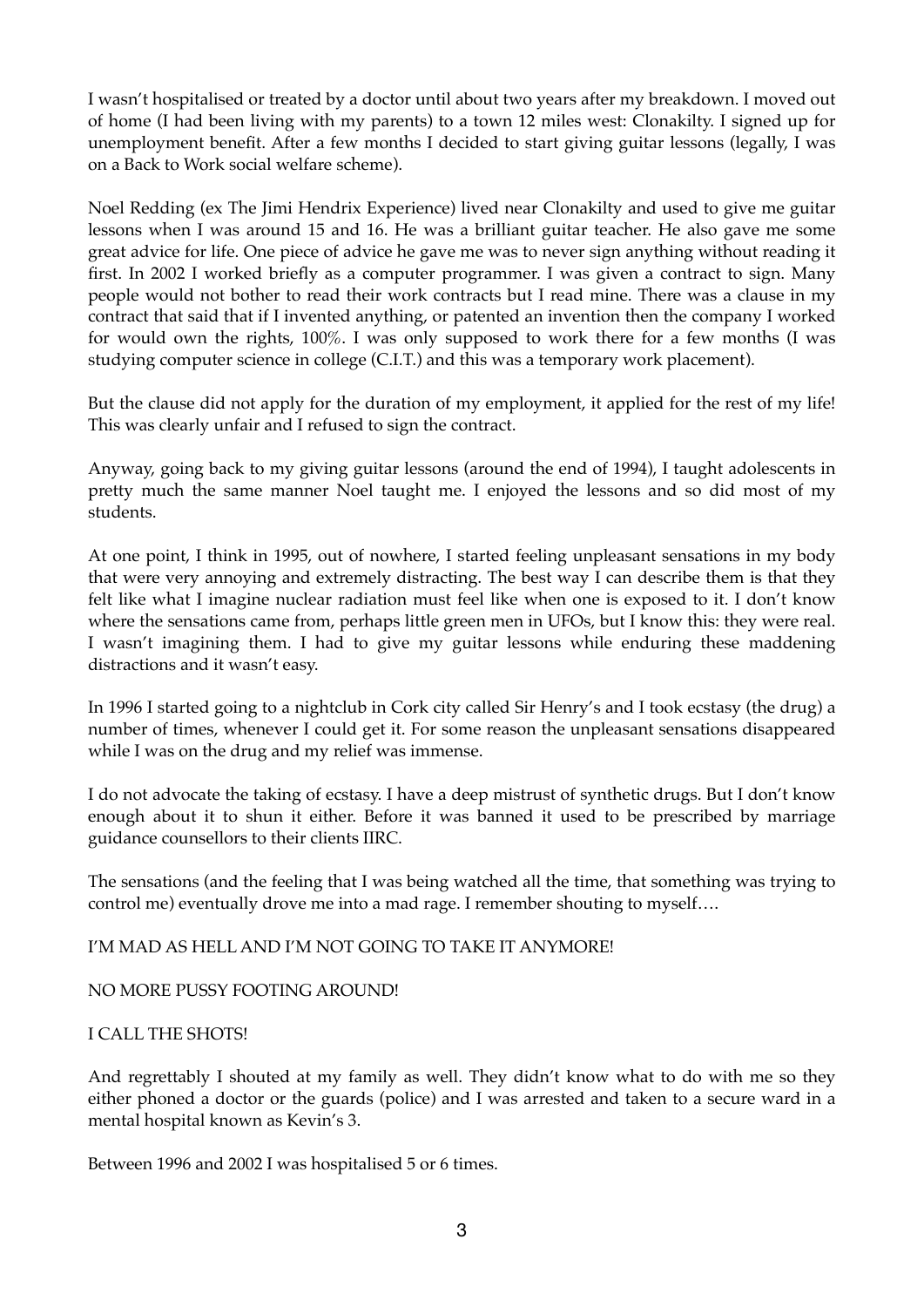I have fond memories of Kevin's 3. I met some very interesting characters (other patients) there and the nurses were very kind people. In those days you could smoke freely in the ward and I enjoyed lying on my bed puffing my cigarettes.

My friends would visit me and I told them to bring in a few cans of beer with them. I would drink one or two cans with them in the visitors room. If the nurses knew about it they turned a blind eye.

The main treatment in those days was a drug called Largactil (AKA Thorazine). It seemed like everyone in the ward was prescribed it. It wasn't too unpleasant but it had a side effect whereby you couldn't tolerate direct sunlight and would have to stay in the shade.

One time I shouted at a doctor and I was forced to take monthly injections of a drug called Modecate, and later Depixol. I was on these for I guess around six months. These were the worst six months of my life, far worse than the sensations, far worse than the fear. Every time I stood up I wanted to lie down. Every time I lay down I wanted to stand up. I felt compelled to walk a mile or two every day (presumably the more I exercised the faster I could eliminate the drug from my system). I was always extremely tired and always compelled to move around. I had no rest, or peace, at all, for months on end! It was pure and utter torture! In appearance I looked, and moved, like a zombie.

Halfway through this period I complained about the side effects of the Modecate and they changed the drug to Depixol. It seemed to me to be the exact same drug as Modecate but just with a different name.

Eventually, after an argument with my father, I stopped taking it.

In 1997 my brother suggested I go back to college, get a degree, get a job and get a life. I was up for it. I applied to take Computer ScIence in C.I.T as a mature student and I was accepted. I gave that course everything I had. In first year I never once missed a lecture, always did my homework and studied hard for my end of year exams. My exam results at the end of first year were excellent, my average mark was 80%. You only need 70% or higher to get First Class Honours. I was very proud of myself.

Second year was tougher and I only managed a 2.2 (which is an honour, not just a pass) but a member of the C.I.T. staff told me that out of the 80 students in my year I was eighth on the list in the order of merit. In other words I was in the top ten percent of my class.

Third year was much tougher and mentally I was struggling and as a result I failed a few exams and had to repeat the year. The repeat year was even more of a struggle. I just couldn't get it together.

I wrote earlier about my work placement as a computer programmer. On the fourth or fifth day it was clear to me that I just couldn't do the job no matter how hard I tried so I quit on the spot. I think my father thought it was a cop out and he was annoyed. Not surprisingly I was brought to a mental hospital, Saint Michael's this time, across from the Mercy Hospital in the Cork city.

I was extremely disturbed at the time, I couldn't look anyone in the eye. A verse from the Gospel of Matthew passed through my mind: "If thine eye offend thee, pluck it out, and cast it from thee: it is better for thee to enter into life with one eye, rather than having two eyes to be cast into hell fire" (Matthew 18:9)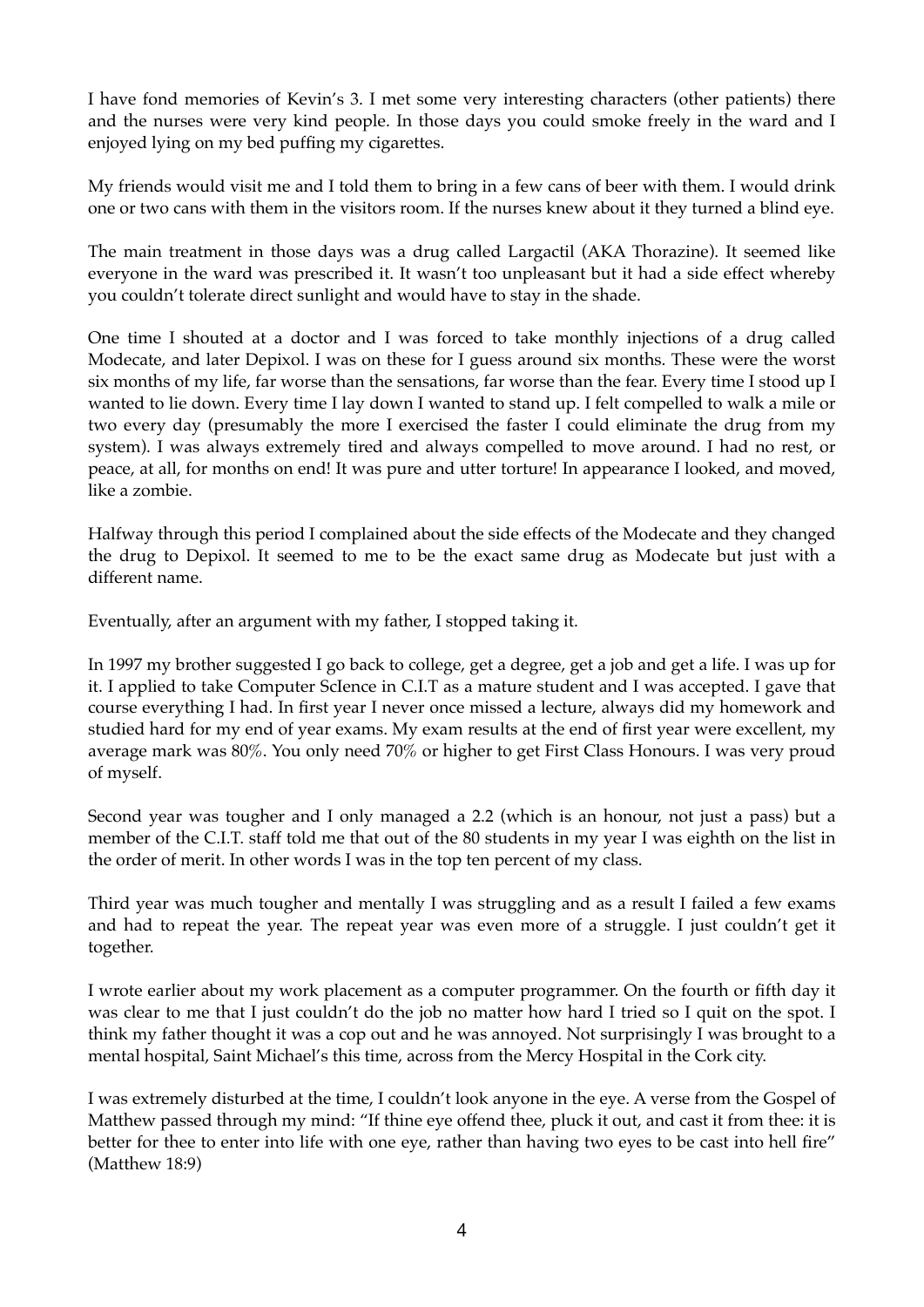Both of my eyes were offending me so I tried to gouge them both out. I remember forcing my forefingers into my eye sockets so that the tips of my fingers were directly behind each eye. Then I pushed as hard as I could. My eyes didn't pop out as I expected. My left eye was badly burst (from behind) like jamming your finger into a soft tomato and bursting it and I did some damage to my right eye as well but it was not as bad as my left eye. I remember it clearly.

A surgeon operated, my left eye could not be saved but my right eye was okay, thankfully. I never complain that I am blind in one eye, I am always grateful that I have one good eye. I would hate to go blind. To me it would be far worse than being deaf or a paraplegic.

That was around May 2002 and I wasn't hospitalised again for 20 years. I was prescribed an "atypical" antipsychotic (apparently the "typical" ones weren't working). It was called Clozaril or Clozapine (for some reason many if not all psychiatric medicines have two names). I found it to be quite benign compared to some other drugs I had been prescribed. It made me quite drowsy which wasn't too bad but I would drool a lot while I slept.

I was offered tablets to stop the drooling but I declined. My understanding was that the drooling was a mechanism to eliminate the toxins in the Clozapine from my body. Taking tablets to stop the drooling would only ensure that the toxins would build up in my body, making me even sicker.

I was living at home and things were fairly stable. I remember being at a party in 2003 and someone passed me a joint. I took a few puffs, began to feel paranoid after a while and I swore I would never take marijuana again. Some people have no problem with it but it definitely doesn't suit me.

Some time after that I promised myself that I would never take any recreational drugs, of any kind, while my parents were still alive, because I knew they would be devastated if I did and they found out about it. I have had no recreational drugs since then (2003).

By the way, at this stage in my life I have no desire to take any drugs, I prefer to be clear. Although I allow myself some red wine. It relaxes me and my thinking is fine when I drink it.

In 2006 I moved back to Clonakilty. I was on 350mg of Clozapine daily (since 2002). I was still smoking and would go out for a few pints pretty much every night. I viewed this as therapy. By day I would work on my music theory, writing programs to test various conjectures I had about tuning theory. This work had started in 1995. It took me 21 years (thousands of hours of research) to work out my new tuning system which I call Eagle 53. With this new tuning tuning some notes are a bit higher than usual and some are a bit lower and it has many advantages over the regular Western tuning: 12 Tone Equal Temperament. If you want to know more about it check out my website…

## [www.johnsmusic7.com](http://www.johnsmusic7.com)

I still wasn't too happy though. I was concerned about my eternal destination. Would I go to heaven or hell? I thought probably the latter. And I had no peace of mind. I remember lying in bed one morning (in 2012) praying the Lord's Prayer. I got to the last line: "And deliver us from evil". I paraphrased that line and said over and over again: "Deliver me from evil. Deliver me from evil."

It wasn't long after I prayed those words that I was made aware of some verses from the Book of Romans in the New Testament. These were Romans 7:14-24. Here are the verses…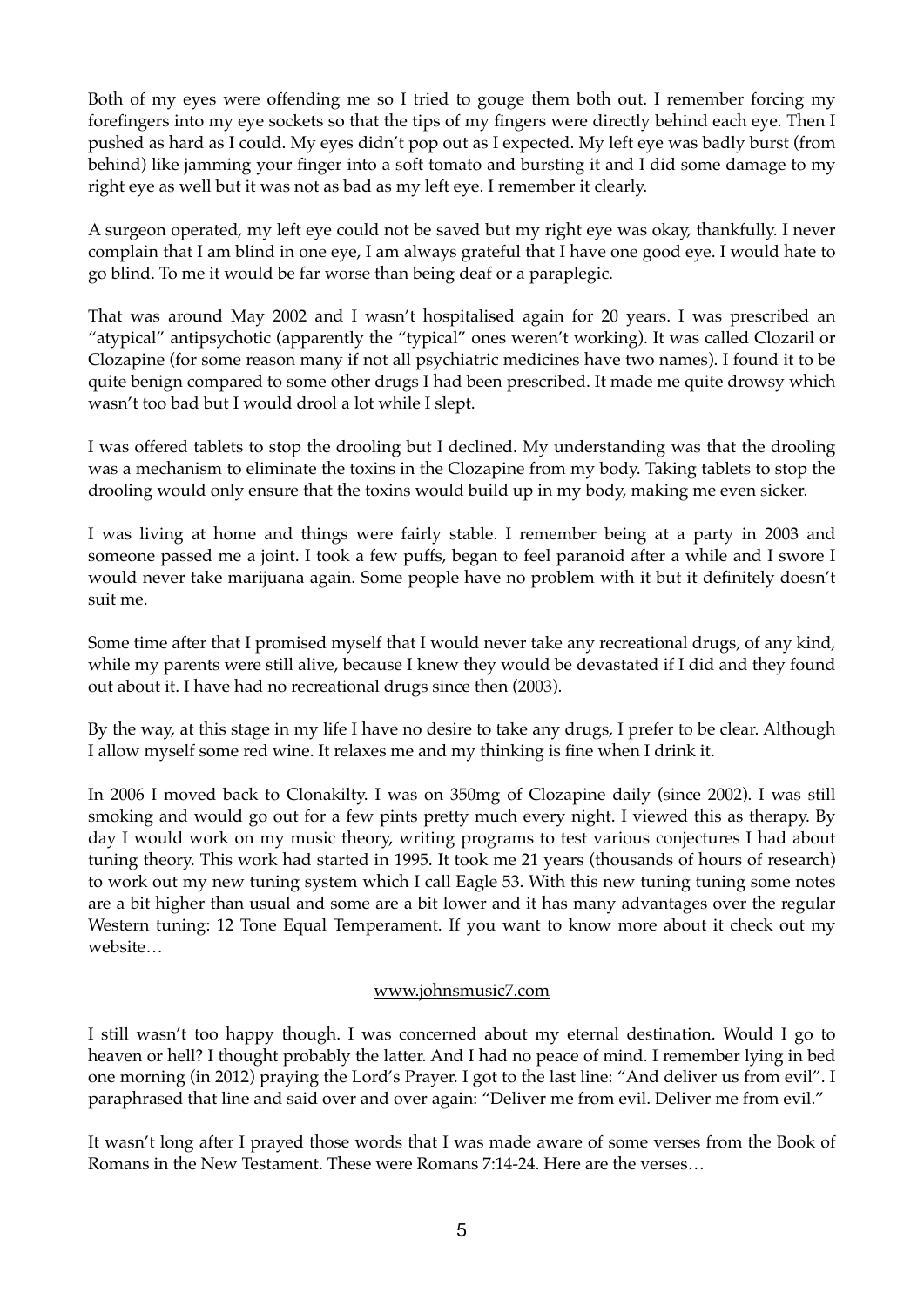- 14 For we know that the law is spiritual: but I am carnal, sold under sin.
- 15 For that which I do I allow not: for what I would, that do I not; but what I hate, that do I.
- 16 If then I do that which I would not, I consent unto the law that it is good.
- 17 Now then it is no more I that do it, but sin that dwelleth in me.
- 18 For I know that in me (that is, in my flesh,) dwelleth no good thing: for to will is present with me; but how to perform that which is good I find not.
- 19 For the good that I would I do not: but the evil which I would not, that I do.
- 20 Now if I do that I would not, it is no more I that do it, but sin that dwelleth in me.
- 21 I find then a law, that, when I would do good, evil is present with me.
- 22 For I delight in the law of God after the inward man:
- 23 But I see another law in my members, warring against the law of my mind, and bringing me into captivity to the law of sin which is in my members.
- 24 O wretched man that I am! who shall deliver me from the body of this death?

Yes, as far as I was concerned this was a perfect description of the condition that I was in. So I decided to give Christianity a go. I sat at my desk and said a simple prayer: "Dear God, I want to be a Christian".

After a day or two I decided that smoking was definitely a sin and it would have to stop. So I quit there and then. I haven't smoked since and I never looked back. Once my mind was made up, that was it, I never craved a cigarette since.

*This* was the pivotal point in my career of mental illness, this is when the tide started to turn and I started on the long road to recovery.

The day I quit smoking was the 13th of October, 2012 or thereabouts. I started thinking about the story of the Garden of Eden, all the fruit trees. And the first sin in the Bible was eating something you were not supposed to eat. It occurred to me that perhaps an all-fruit-diet was the diet intended by nature and perhaps eating anything other than fruit might be a sin as well.

So I decided to go on a fruit-only diet, for 40 days at least.

It was hard. I was eating lots of fruit but it didn't satisfy me. And I was hungry most of the time. I did notice however that I had no indigestion whatsoever. I usually had moderate indigestion daily and used to take antacids daily. I was craving more substantial food. I kept taking my medication though, more for my mother's sake than for my own, 350mg Clozapine daily.

I lasted 30 days which was pretty good going. After the 30 days I went to the diner across the street and I had a veggie burger and chips (french fries). Mmm, very nice. It was late in the evening and I decided to go for a pint. I used to drink stout (if you don't know what stout is it is a black beer with a creamy-white head).

Something very unusual happened. When I got my pint I couldn't drink it! It tasted revolting! It was like drinking bleach!

I thought it must have been a 'bad pint' so I ordered a pint of a different brand of stout. The same thing happened. I couldn't drink it.

I decided to try a pint of lager. This didn't taste quite as bad as the stout but I still couldn't drink it. It was disgusting to me. I tried another brand of lager. The same thing happened. I tried a bottle of cider, I couldn't drink it either, it tasted like smelly socks.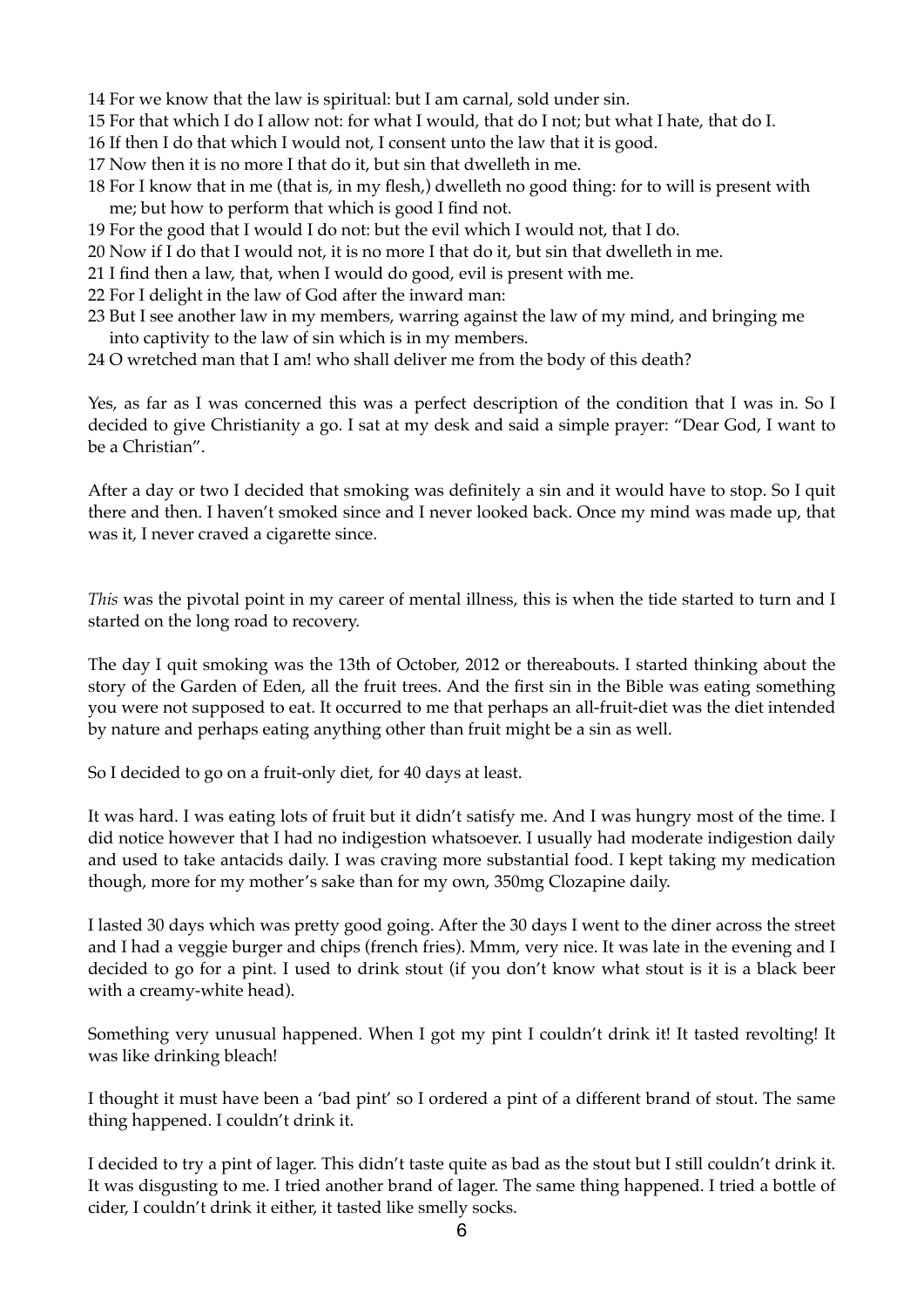I can't remember whether or not I tried wine that night. I don't drink beer anymore but I do enjoy a few glasses of red wine.

I was annoyed. My favourite thing to do in those days was going to the pub and having a few pints, either alone or with friends. And now I found I couldn't have an alcoholic drink. It seems the fruit diet had highly sensitised my taste buds to the point where I found beer undrinkable.

By the way, at this time I realised why stout is black. When brewers brew beer (lager) they roast the barley to a golden or brown colour. With stout however they *burn* the barley, they cook it until it turns black. I remember the taste of stout at that time reminded me of burnt toast.

I resumed my usual vegetarian diet. After a period of time, maybe a week, maybe a few weeks, I was able to tolerate beer again, just about. I quit the stout and stuck with the lager which I figured was healthier.

This was the winter of 2012. I began my Christian studies. I never quite believed that if I just believed in the cross of Christ, that Jesus' shed blood atoned for my sins, then I would be saved and would go to heaven. I don't buy it, it's far too easy. For me it has always been The Golden Rule: Do unto others as you would have them do unto you. And this is not as easy as it sounds. It can be very hard sometimes, I know.

I like Christians though, I've seen a lot of them on the Christian TV channels. In general they're the nicest people you could meet, regardless of whether what they believe is true or not.

Instead of studying the Bible I decided to read some of John Bunyan's books. John Bunyan (1628-1688) wrote The Pilgrim's Progress which was, for a few centuries, the best selling book in Britain second only to the Bible. There are two volumes: part 1 and part 2. The Pilgrim's Progress part 2 is so strange to me that I doubt Bunyan wrote it, I'm very suspicious of it.

The Pilgrim's Progress part 1 is for me the greatest work of Christian literature ever written. It is utterly enchanting (to me at least). I totally Identify with the main character: Christian. Christian is more like a soldier going to battle than a lamb going to the slaughter. I highly recommend it.

I had read The Pilgrim's Progress in the early 90's. Going back to 2012 or sometime afterwards I read Bunyan's Grace Abounding to the Chief of Sinners which documented his struggle and his feelings of being condemned which I could totally relate to. I also read The Heavenly Footman, which was good, but the book that made a huge impression on me was The Holy War.

There were a few lines in particular that caught my attention…

——And Mr. Recorder, because thou art old, and through many abuses made feeble, therefore I give thee leave and license to go when thou wilt to my fountain, my conduit, and there to drink freely of the blood of my grape, for my conduit doth always run wine. Thus doing, thou shalt drive from thine heart and stomach all foul, gross, and hurtful humours. It will also lighten thine eyes, and will strengthen thy memory for the reception and keeping of all that the King's most noble Secretary teacheth.-

I identified with the character of Mr. Recorder and took these lines to mean that \*I\* was free to drink red wine, whenever I wanted and as much as I wanted. Over the last few years I drank red wine pretty much every night. I did not drink by day. If I was working on my books (which was usually the case) I would not have my first drink until after 10PM or 11PM. Every time I drank a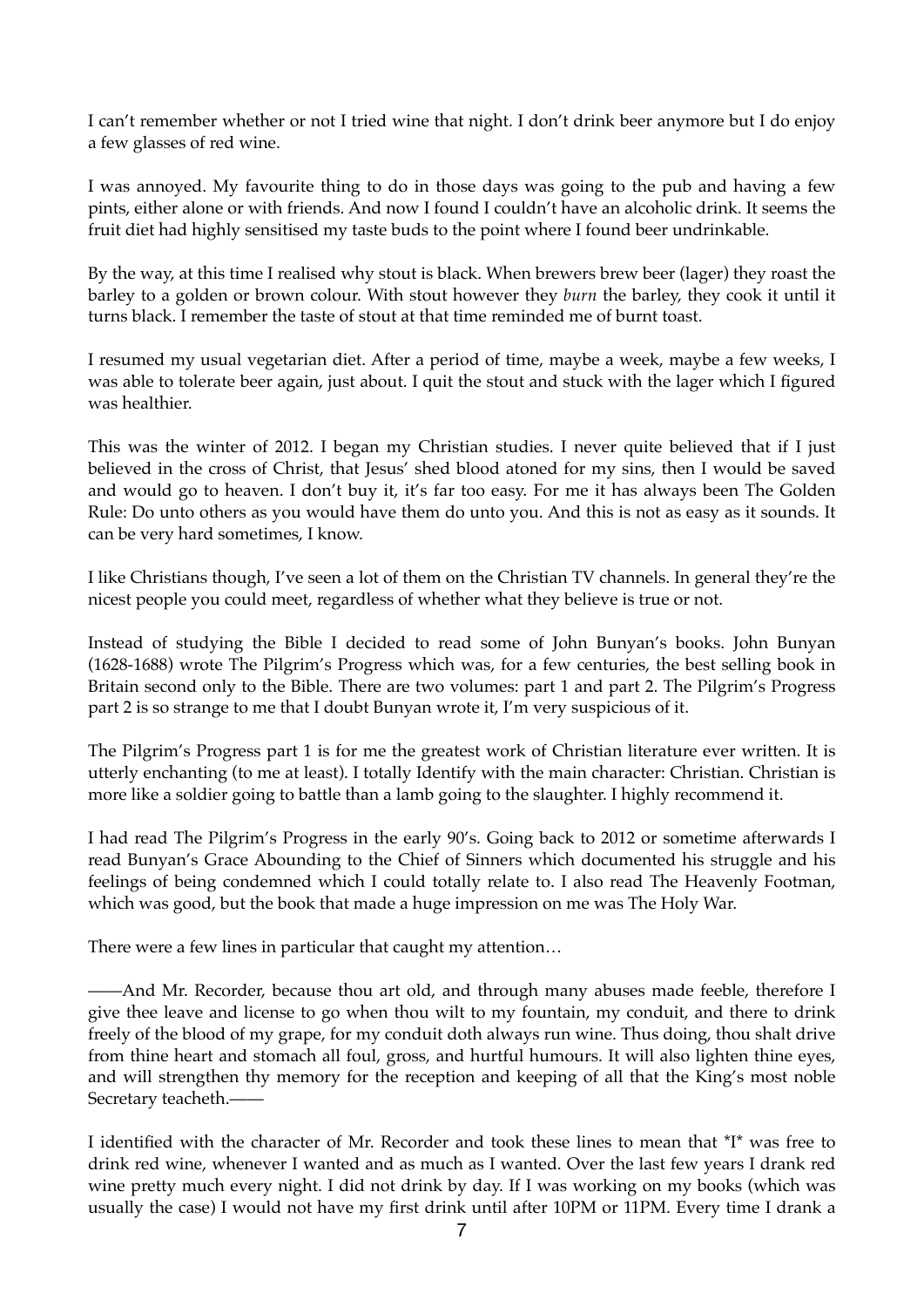sip of wine I would wash it down with a drink of water. I enjoyed it but I knew when to stop, when I had had enough. And I never had a problem with it.

I recommend The Holy War as well.

But I was still far from happy. Shoot forward to 2007 or thereabouts. I thought maybe if I started eating meat again it might 'fix' me. So for at least a year I ate steaks, pork chops, roast chicken, roast beef, cooked ham, lamb chops. Did it make a difference in my physical or mental health? No. I noticed that my stools were a bit stinkier. I gave up eating meat again and did not miss it.

Still no joy, no peace of mind, although I was a lot better than I was before I started my Christian walk in 2012.

What else could I try? I noticed that I could go out on a Friday night and have a good few pints and feel OK the next day. But if I drank the same amount again the following (Saturday) night on Sunday I would be a mess. The beer had to go. So in January 2020 I quit drinking beer completely and drank red wine instead (which I had no problem with).

But I still wasn't happy. What could I do next? What wrong thing was I consuming that I could eliminate? Going vegan (plant based diet, no meat or dairy) was something I had considered for years but I never tried it as, like most people, I found it far too restrictive. But something had to give so I embarked on a vegan diet around February 2021. (I always thought that drinking cow's milk was a bit weird. Picture a man down on his hands and knees sucking milk directly from a cow's teat. There's something not quite right about that image.)

I noticed within the first few days that I had no indigestion and no bloating. Definitely good signs. Over time I noticed I began to smell better. When I farted or defecated the smell was not foul. I was going to stick with it.

What did I eat? I usually had a fruit juice for breakfast (not freshly squeezed, it was from a carton). Sometimes I would have toast with a vegan spread and some regular jam or marmalade. I drank water with this. I went through a phase of eating vegan 'chicken dippers' which were made of pea protein instead of chicken. They were OK. I used to make a stew from lentils soaked overnight and passata (a tomato sauce), or a similar stew using butter beans from a can.

Some nights I made sandwiches from slices of white bread spread with vegan margarine and tahini (I love tahini), mustard, lettuce and finally either tomato or avocado. I liked these sandwiches a lot. Sometimes I had a banana sandwich with honey.

I ate lots of humous and guacamole. Last thing at night, before I went to sleep I would eat a few handfuls of raw cashew nuts which I found quite satisfying. And I drank red wine.

It seems I was on the right track. Then at 2am 20th March 2021 something amazing happened. Two days before I had promised myself not to drink a can of cider I had in my bedroom because there was sugar in it. Later on I had an argument with my mother and afterwards I felt like a drink to unwind. I decided to break my promise and drink the cider. I enjoyed it, no problem.

But that night I had a terrifying nightmare and woke up scared. Because of the nightmare I thought I had made a terrible mistake when I drank the can of cider. That day I was afraid even to eat let alone have a drink. I don't think I had any food at all that day (the 19th). Mum and Dad went to bed around midnight and I stayed up watching the Christian TV shows as I usually did at that time.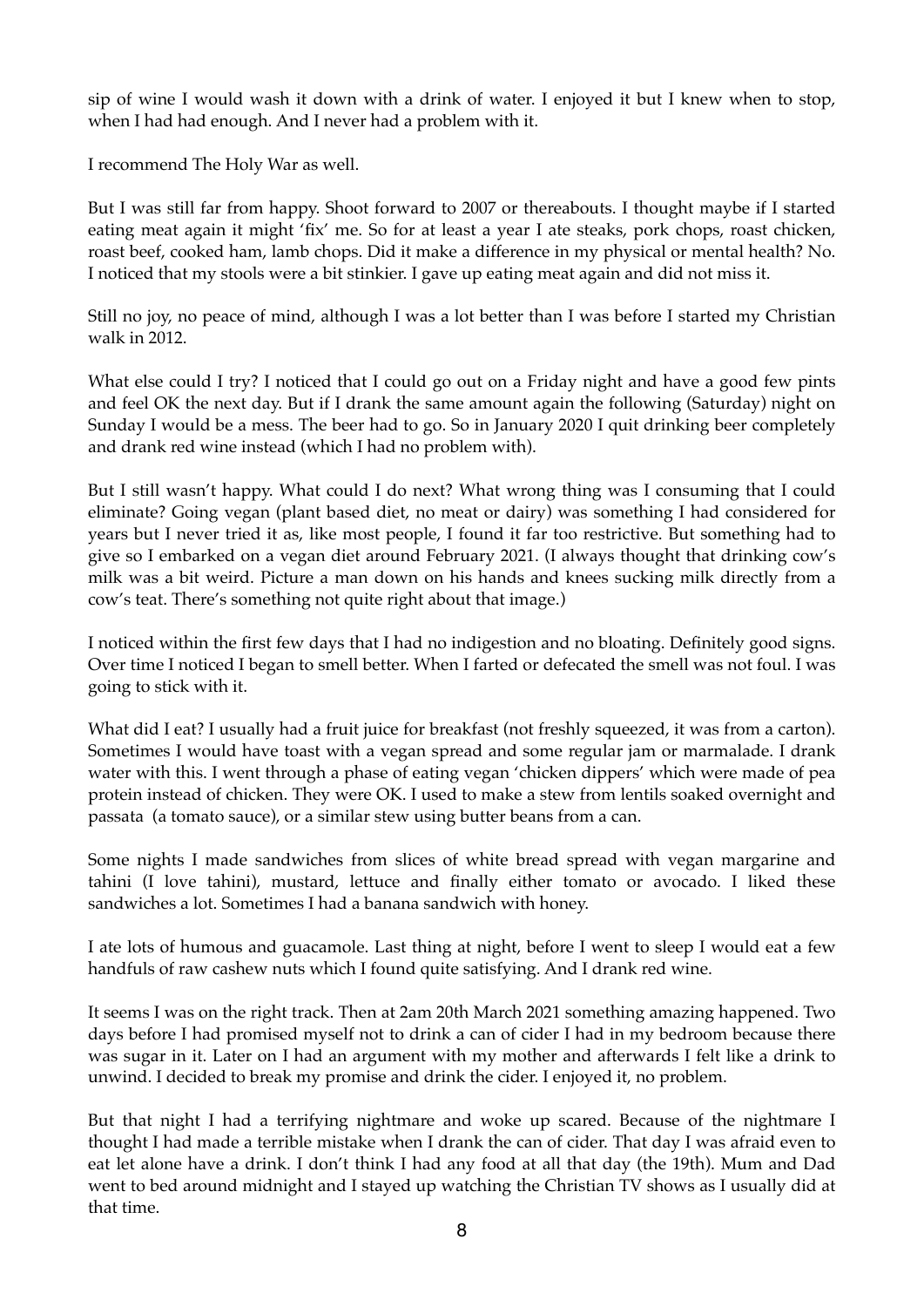I was thirsty, I wanted a glass of water. A thought crossed my mind that drinking the glass of water would be idolatry. It would mean that I loved water more than I loved God. It seemed that I should not drink the glass of water but trust in God instead.

This was it! I said to myself: "You know, I am sick to death of this fucking bullshit. Are you telling me that if I drink a glass of water then I am going to hell? Oh yeah? Let's find out."

So I went into the kitchen and boldly poured a large glass of filtered water. I looked at the glass for two seconds, raised it to my lips and then quickly drained the contents in a few big gulps. Immediately this thought entered my head: "The unpardonable sin!".

"Oh yeah?" I said, "Fuck you, I don't care!"

I went back to the sitting room and a young preacher was pointing at me through the TV and it seemed to me he said: "The unpardonable sin!".

"Fuck you" I said, "I don't give a shit!"

At that very moment, the intense fear that I had lived with for 27 years was gone. Whatever spell was over me I broke it that night. I finally conquered my fear, I was finally free of it!

In the bible there is a sin called "the unpardonable sin" and whoever commits this sin is apparently lost forever.

There is a scene in Indiana Jones and The Last Crusade where Indiana has to choose a grail (cup) from a large selection and drink out of it. If he chooses the wrong cup he will die. In the film Indiana chooses a plain wooden cup, fills it with water and gulps the water down. He lived, he chose the right cup. That is exactly like my experience in the kitchen gulping my glass of water in the exact same way Harrison Ford gulped his cup of water in the film.

————

Shortly before or after this milestone in my life I started jogging (I had had zero exercise for 20 years or more) I jogged up and down my parents lawn which is 22 metres long. I jogged about 700 meters every evening for about six months, until the cold weather set in. This made a huge difference in my well-being. After a few weeks I had a spring back in my step. I felt like a man in my twenties again. I felt like a young man again. Every time I came in from my jog I felt exhilarated. This was the life!

I remember reading one of Bunyan's lines from The Holy War around this time…

——Nor must thou think always to live by sense, thou must live upon my Word.——

I took this to mean that carnal pleasures were to be avoided and it was time to study the Word (I assumed he was referring to the Bible). So that's exactly what I did. I read The New Testament from cover to cover and wrote a short book about it. The book is called

Some Observations on the King James Bible

Here's the link if you want to read it…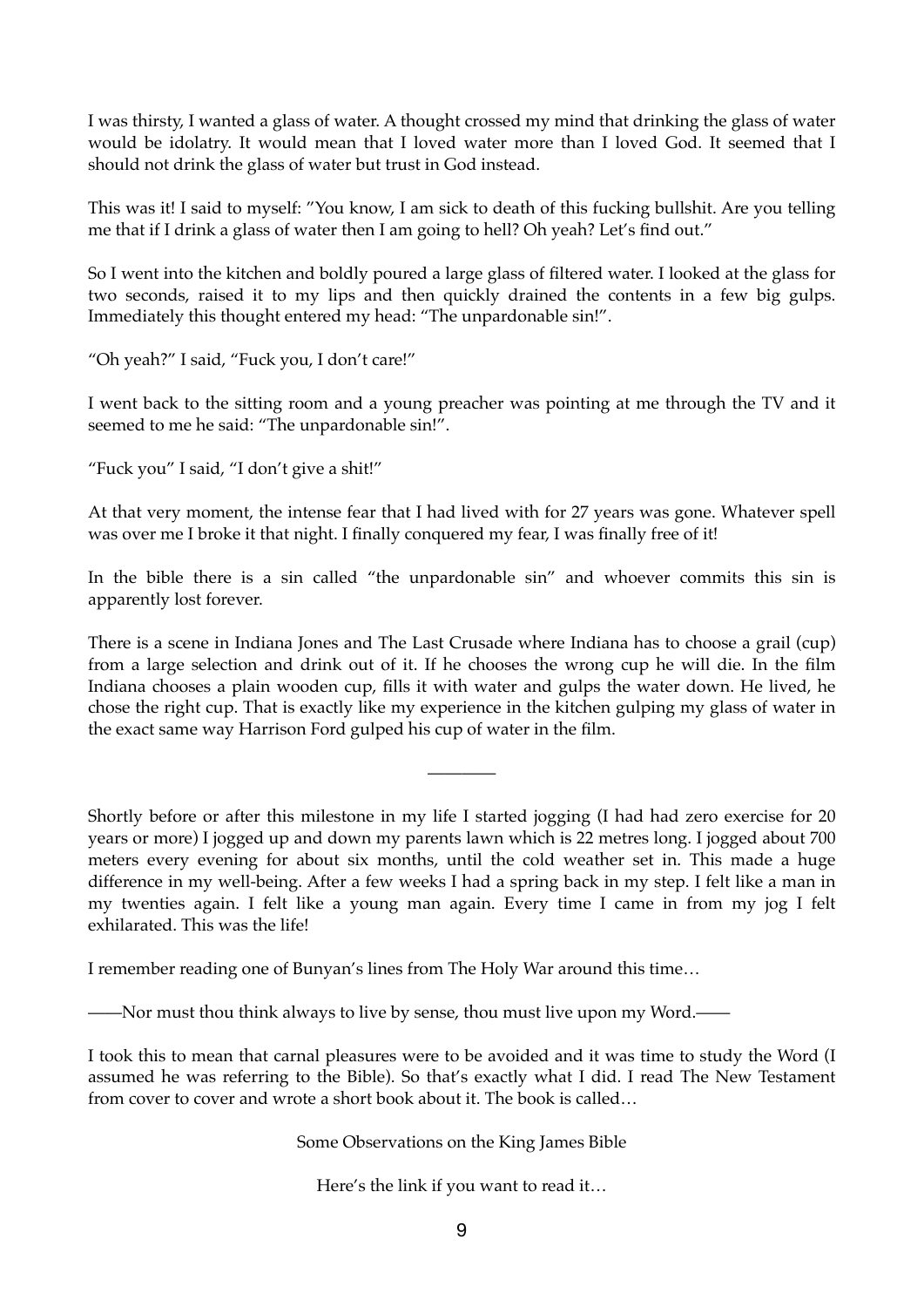## [www.johnsmusic7.com/sootkjb.pdf](http://www.johnsmusic7.com/sootkjb.pdf)

The New Testament is hard to read. It doesn't read like, say, a modern novel. I found the book of Hebrews to be so obscure as to be gibberish, deliberate gibberish in my opinion. And the Book of Revelation is full of gibberish as well. I invite you to read my book, I give plenty examples of the nonsense verses I found and the many contradictions.

Back to the vegan diet. I'm very lazy when it comes to taking a shower. When I commenced the vegan diet in February 2021, after a while I noticed that I smelled better and didn't need to shower as often (another vindication of the diet). I would stick my nose under my shirt, have a sniff and if I thought I smelled OK I wouldn't have a shower that day. But I always knew when I needed a shower and when I did I would take one immediately.

In January 2022 (the 17th I think) I had my usual sniff and thought I smelled OK and was good for another day. Then I thought about it and realised I hadn't had a shower in two weeks! I went to my mother and I asked her to smell my arm pit and tell me if I had any noticeable BO (body odour). "A little bit" she said, "but not too bad" (or words to that effect).

This was something new. Before this I was showering more often. It occurred to me that I had finally, and unexpectedly, detoxed. That after ten months on my healthy vegan diet I had eliminated most of the toxins from my body. That was my reasoning. I had read about detoxing for over thirty years but now I felt like I knew what that word really means, because I had done it myself.

I must point out that I had a very sedentary lifestyle at that time. If I had been jogging every day I would have been showering a lot more often.

So it seems to me that I had detoxed, *cleansed* if you will, my body. I could clearly feel it! Great!

Although I was enjoying all the health benefits of a vegan diet I wasn't enjoying the actual food I was eating very much. It was OK but I wasn't over the moon about it.

Again I started thinking about an all fruit diet but this time I was confident that nuts (not peanuts which I don't like and are actually a legume), *raw* nuts in particular should be acceptable as well. They are tasty (to me at least) and you don't have to cook them to eat them. And if you want something heavier to eat nuts are quite satisfying (to me at least).

I could write at length about raw food versus cooked but I don't have the time right now. I recommend the book…

Raw Energy by Leslie and Susannah Kenton.

As far as I know humans are the only animals on the planet that cook their food. Cooking food denatures it, many vitamins, enzymes and other vital nutrients are destroyed by cooking. With raw food you get much more bang for your buck.

So a fruit and nut diet (all raw) ticks all the boxes for me.

What about protein you may ask? We don't need to eat protein to make protein in the body. Cows eat grass. Where do they get their protein? The human body can synthesise proteins from amino acids. A diet of varied fruit and nuts should provide all the essential amino acids the body needs to make the necessary proteins.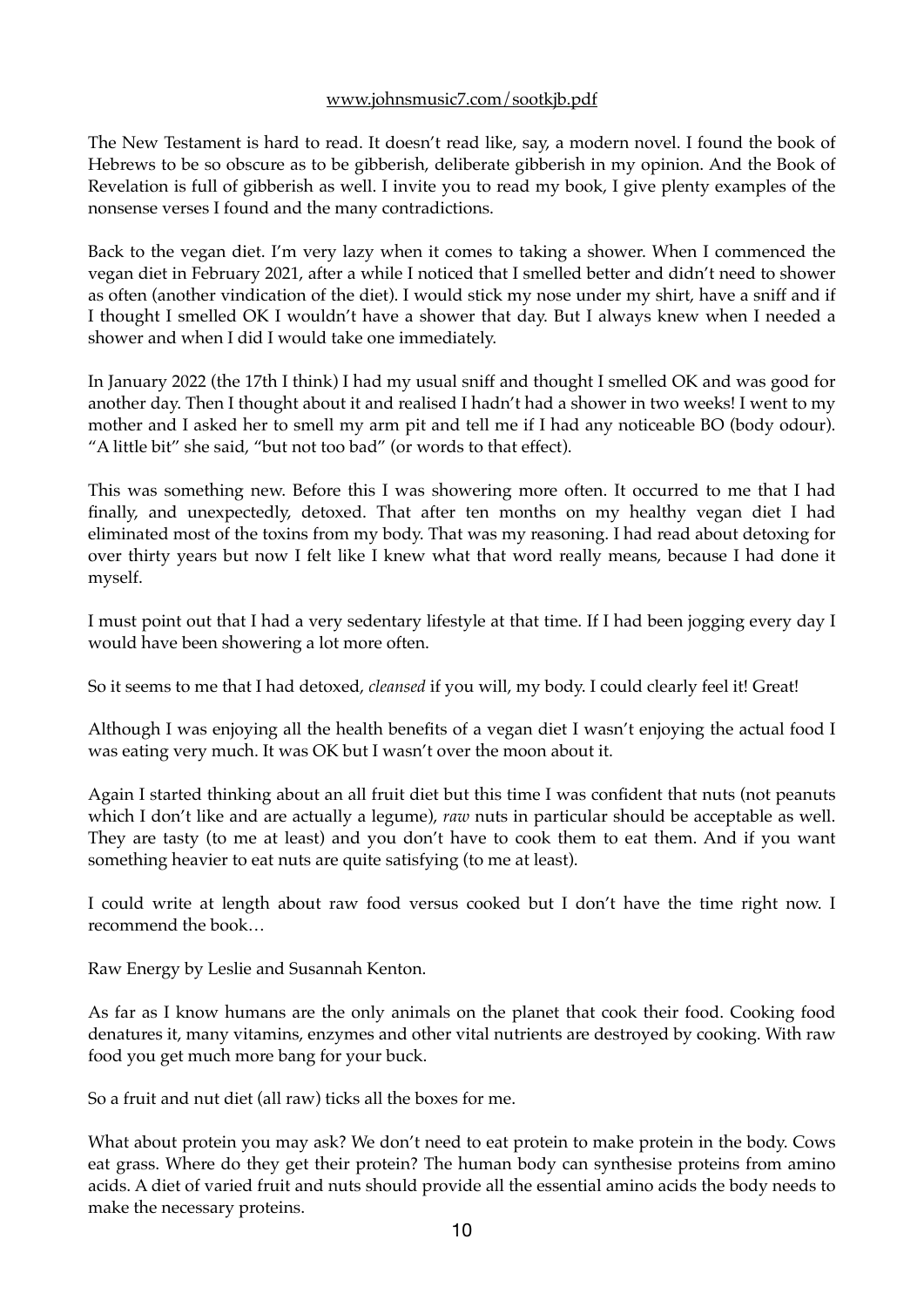And what about Vitamin B12 which they say is found only in animal products? A friend of mine has been vegan for 27 years and doesn't take B12 supplements and he is quite healthy. Harvey Diamond suggests in Fit For Life that the whole Vitamin B12 deficiency thing is a myth. I suspect that he is right.

And while I'm at it did you know that there are several well-known vegan bodybuilders. Do an internet search on "vegan bodybuilders" and see for yourself.

Note that acid tasting fruits (e.g. lemons and grapefruits) do not combine well with carbohydrates (e.g. bananas) and nuts are better eaten on their own, not combined with other fruits. The nuts I like include: cashews, brazil nuts, pecans, walnuts and pine nuts.

On the 21st April, 2022 I decided to embark on a strict fruit and nut diet. I had a fair idea that I would go through what is called a "healing crisis". I thought that the fruit and nuts would raise me to, what will I call it?, a much *higher* level of energy. And that is exactly what happened. After a day or two the fruit I was eating tasted ambrosial: the food of the Gods. I remember munching on a banana thinking it was the most delicious food I had ever tasted. I felt charged with energy and alive.

On the 24th or 25th of April I performed a very daring feat which I cannot elaborate on here for discretion's sake. I knew at the time that I ran the risk of winding up back in a mental hospital and that is exactly what happened. The guards (police) were called, it was suggested that I go to the hospital and I went voluntarily. It is now Sunday the 8th of May and I am (at this stage) an involuntary patient in the Acute Mental Health Unit at Cork University Hospital. And I'm not sure what my next move is.

To be continued…

## Part 2 - 13th May 2022

I have done some shameful and despicable things in my lifetime. I'm not going to write about them here but they will come out into the light sooner or later. But just because I'm bad, it doesn't mean that you are good.

I think that killing animals is an abomination. And I think that eating their flesh is also an abomination. I often looked in the fridge in my parents house on a Saturday night and would see a raw joint of beef which would be cooked the next day. I always found the sight of the bloody raw flesh disturbing. It often reminded of a horror film I saw when I was ten or eleven years old: Zombie Flesh Eaters.

Do you eat flesh? If you had the choice between killing and butchering a cow or a pig (or even a meek little lamb) yourself and cooking and eating it, or eating a nice vegetarian pizza instead which would you choose? Many, if not most, people who eat flesh would definitely shy away from killing and butchering an animal themselves. They would choose the pizza. Yet they are quite happy to let others do the dirty deed for them. Are you one of those people? If you are then you are a heartless hypocrite.

Flesh eating occurs in nature. Lions and tigers kill and eat grazing animals. So maybe this means flesh eating is okay for us humans too. Personally I doubt it. I have been vegan for 15 months. In that time I have found that I hardly ever experience indigestion. I used to experience bloating, both as a meat eater and as a vegetarian. I never suffer from bloating now. I no longer have foul body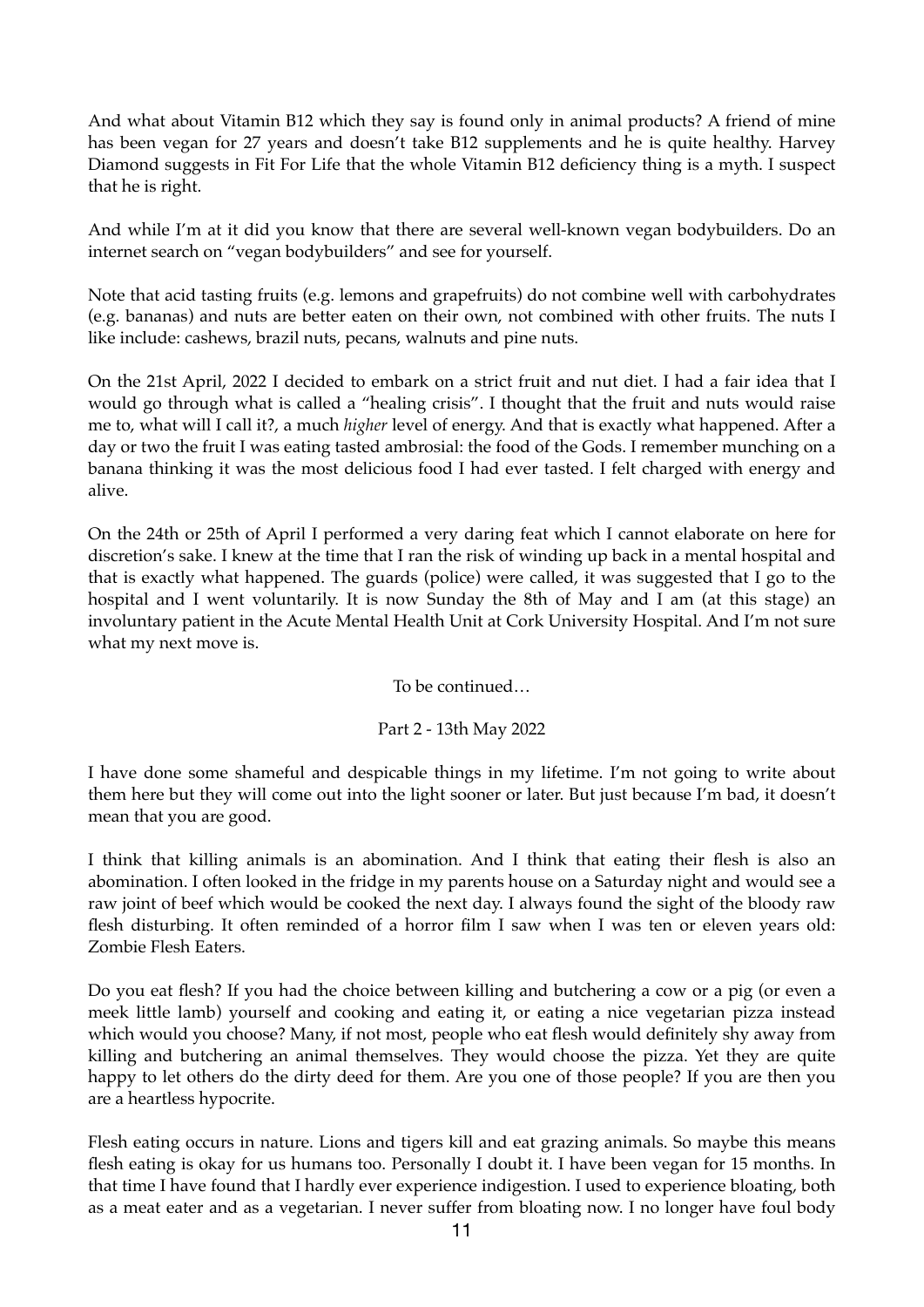odour. When I go to the toilet there is no foul smell. I feel younger and healthier and my thinking is clear. Chew on that!

Here is something interesting. In Genesis 1:29-30 it says:

—29 And God said, Behold, I have given you every herb bearing seed, which is upon the face of all the earth, and every tree, in the which is the fruit of a tree yielding seed; to you it shall be for meat. 30 And to every beast of the earth, and to every fowl of the air, and to every thing that creepeth upon the earth, wherein there is life, I have given every green herb for meat: and it was so.—

God changed the rules just after the flood of Noah (about 1,600 years after Creation) and declared flesh eating to be acceptable

—Genesis 9:3: Every moving thing that liveth shall be meat for you; even as the green herb have I given you all things.—

So it seems that before the flood of Noah all of humankind and all land animals were vegan. There are a lot of things in the Bible I don't believe but these verses certainly caught my attention.

And what about dairy products? Milk, butter, cheese, cream, yoghurt. Consuming dairy products is far less offensive to me than eating flesh but for a long time (25 years or more) I often thought it was a bit unnatural. As I said earlier: picture a man down on his hands and knees sucking milk directly from a cow's teat. There's something not quite right about that image. For me it is bordering on the perverse.

And like I said, since I gave up flesh \*and\* dairy products I feel a hell of a lot better. As they used to say: "the proof of the pudding is in the eating".

So I advocate a vegan diet. I wrote earlier about the five or six days in April 2022 when I ate nothing but fresh fruit and raw nuts. That was a very interesting experience. I felt very energised. I intend to write more about this \*extreme diet\* in the future.

## Factory Farming

————

Read these few lines I copied from the [peta.org](http://peta.org) website…

Force-Feeding

Birds raised for foie gras (pate) spend the first four weeks of their lives eating and growing, sometimes in semi-darkness. For the next four weeks, they are confined to cages and fed a highprotein, high-starch diet that is designed to promote rapid growth. Force-feeding begins when the birds are between 8 and 10 weeks old. For 12 to 21 days, ducks and geese are subjected to gavage (force feeding)—every day, between 2 and 4 pounds of grain and fat are forced down the birds' throats by means of an auger in a feeding tube. The Washington Post reported that the tube "is pushed 5 inches down their throats, and more food than they want is gunned into their stomachs. If the mushy corn sticks … a stick is sometimes used to force it down." The birds' livers, which become engorged from a carbohydrate-rich diet, can grow to be more than 10 times their normal size (a disease called "hepatic steatosis").

Gavage meaning: the administration of food or drugs by force.

I think by now most people are aware of factory farming. It is cruel. An animal version of the Jewish Holocaust comes to mind.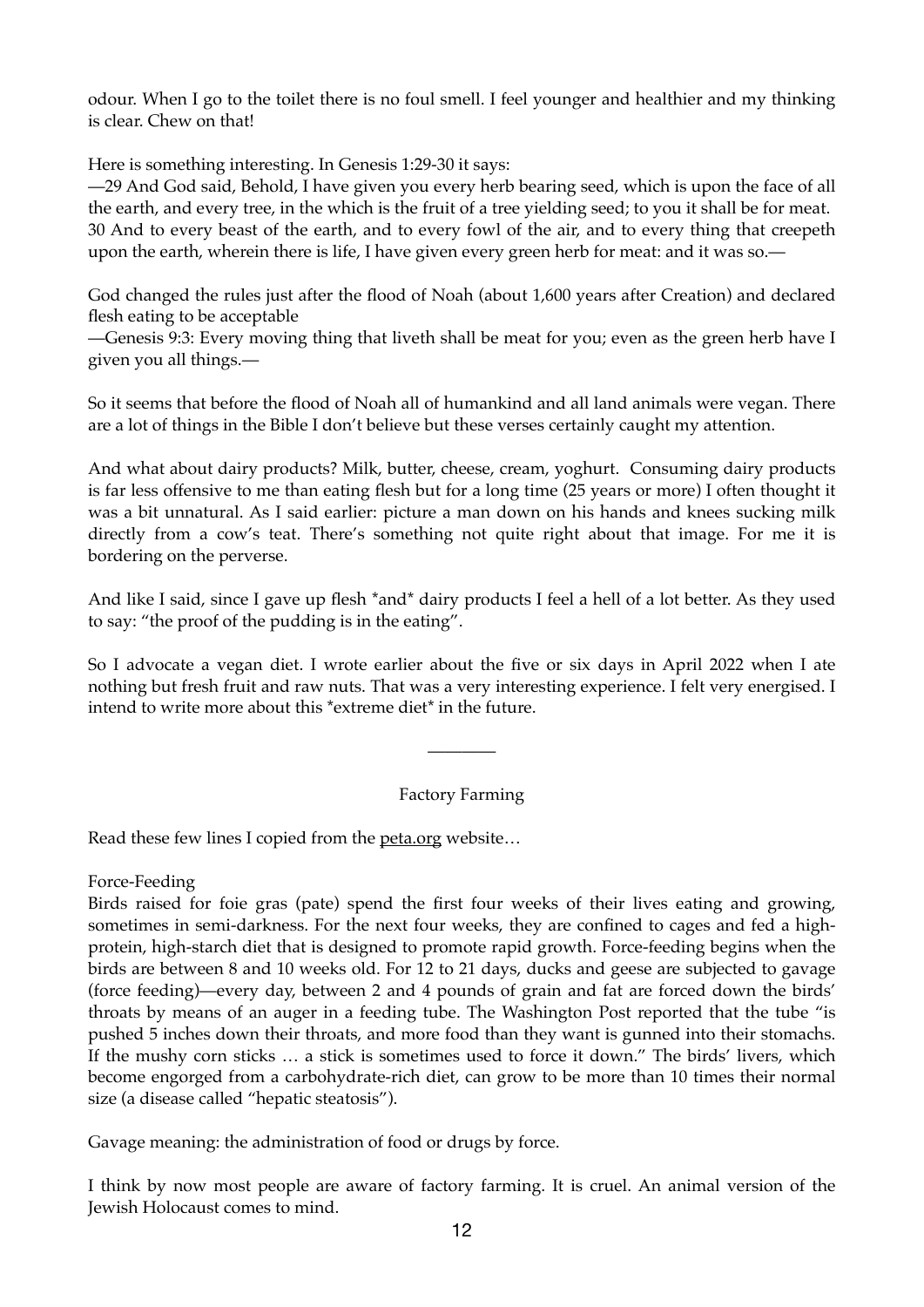Chickens, ducks and geese are crammed into buildings, are often force fed and some are fed arsenic which makes them lay more eggs. They never see the sky or breathe fresh air, they have no room to move around and live in constant fear, torment and confusion.

Pigs are also factory farmed. They live in concrete pens and have no earth or straw to lie down on. Because of their living conditions they become aggressive and attack each other. When the pigs are very young vets cut off their tails because otherwise the pigs would bite each others tails.

I'm only scratching the surface here. Go to the [peta.org](http://peta.org) website for all the gory details of the \*very common\* practice of factory farming.

And what about testing cosmetics and new (so-called) medicines on animals? And what about vivisection? (look it up if you don't know what it means). It's just plain wrong. And it seems no one gives a shit. Most people say "oh it's terrible!" And then they go shopping the next day and buy a factory farmed chicken (because it's much cheaper than a free range chicken) and cakes and biscuits and other products that contain factory farmed eggs. They never read the ingredients of the products they buy because they just don't care. If you are one of these people you are consuming pain and fear and misery. You really aren't doing yourself any favours, the money you save really isn't worth it.

When I learned about factory farming in my early twenties I diligently read the ingredients of every product I might potentially consume. If one ingredient just said "eggs" I knew these were factory farmed eggs and I wouldn't eat the product. If the eggs were free range the manufacturers would be sure to state this in the ingredients: "free range eggs". I like the motto:"Happy eggs from happy hens". There's a lot to be said for that.

Certainly I slipped up a few times but I can truthfully say that at least 99% of the time (over the last 30 years) if a product contained factory farmed eggs I wouldn't eat it. 99% is a good score. I am very happy that there has been a little less suffering in the world because of my diligent abstinence from factory farmed eggs and chickens. Good karma. I like to believe in karma. And since I turned vegan my score is 100%.

The Prevention, Treatment and Cure of Disease

————

Of all the books I have read about natural healthy eating (usually leaning towards veganism and raw, uncooked food) pretty much every author has suggested that a healthy diet prevents, treats and sometimes cures many common diseases. Diseases such as arthritis, dementia, asthma, eczema, colitis, fibromyalgia, myalgic encephalomyelitis, cancer, heart disease, multiple sclerosis, depression and even schizophrenia. I believe this 100% but almost all doctors will tell you that this is nonsense. They subscribe to the "a pill for every ill" philosophy. As if all of these diseases are a natural part of life and of ageing. I have heard some natural health authors describe most diseases as being *unnatural*, caused by bad diet. I totally believe this.

Sadly my experience has been that when I meet people with various ailments and suggest some dietary changes they *just don't want to know*. They would rather live with their illness than give up the foods they love.

I am diagnosed with schizophrenia and until 20th March 2021 I lived with almost constant fear for 27 years. If someone had told me I could have peace of mind if I switched to a diet of nothing but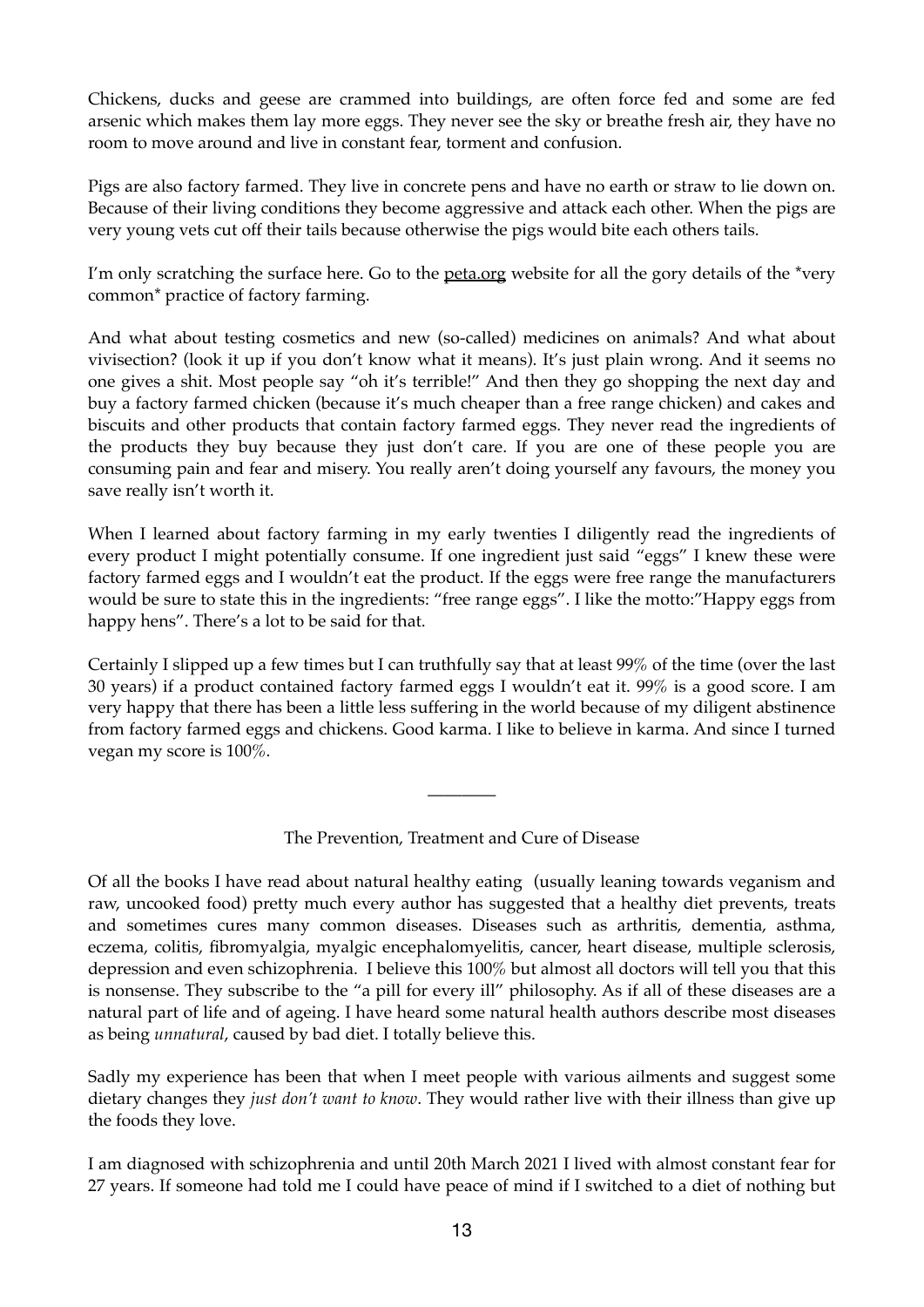soggy cardboard I would definitely choose the soggy cardboard. No two ways about it. My fear left me not long after I switched to a vegan diet.

But my experience has been that most people would prefer to live in ignorance.

## Electricity

————

I have serious concerns about electricity. I remember encountering an electrical installation (if that's the right word) in the town park of the town where I grew up. I was perhaps nine years old. There was a metal contraption maybe six feet breadth, width and height. It was surrounded by a sturdy high wire fence and IIRC there were one or two DANGER signs around it. A powerful hum emanated from the thing. An incredibly powerful vibration was coursing through it. It seemed to be harnessing an incalculable amount of power (electricity). I supposed that the device was powering the whole town (which had a population of about 3,000 at the time IIRC).

It scared me. There was something very unnatural about it.

And I have had a few electric shocks in my lifetime. Exposure to domestic electricity for more than a few seconds could kill you.

I read somewhere once that the planet Earth is a sentient being, that it has awareness. Whether that is true or not I have no idea but it occurred to me that if it was true then the Earth must be in a lot of pain from all the electricity flowing through all the cities and towns on the surface of the planet. And of course if Skynet is real, or the Borg, or the Matrix, or the Machine that Zack de la Rocha rages against then it is electricity that powers them. If we could *pull the plug* so to speak we could render them powerless.

It occurred to me that if I was on a fresh fruit and raw nuts diet I would not need a refrigerator, or an oven, or a dishwasher. What about an electricity free house? Candles for light and a wood fire for heat. Maybe wash my clothes in cold water in a tub.

At this stage in my life I have very little interest in watching television or listening to the radio. I like to just sit and think. And write of course. The only electrical device I would miss would be my computer.

What about food for the winter? Some fruits can survive the winter. I'm thinking of appropriately stored apples. And dried fruits will keep good for a long time: raisins, dried apricots, dates, banana chips and more. And nuts will keep over the winter as well. What do squirrels do in Autumn? Gather and store nuts for the winter.

Have you seen the film Avatar? That's the kind of world I would like to live in: Pandora, before the humans arrived. Impractical maybe but these are my leanings. I would hate to live in a city. A small town where the countryside is only a few minutes walk away would suit me a lot better.

I feel sorry for underprivileged kids growing up in inner city ghettoes, concrete jungles. Nature is such a beautiful thing, especially for a child. It is a terrible thing to live a life separated from it.

————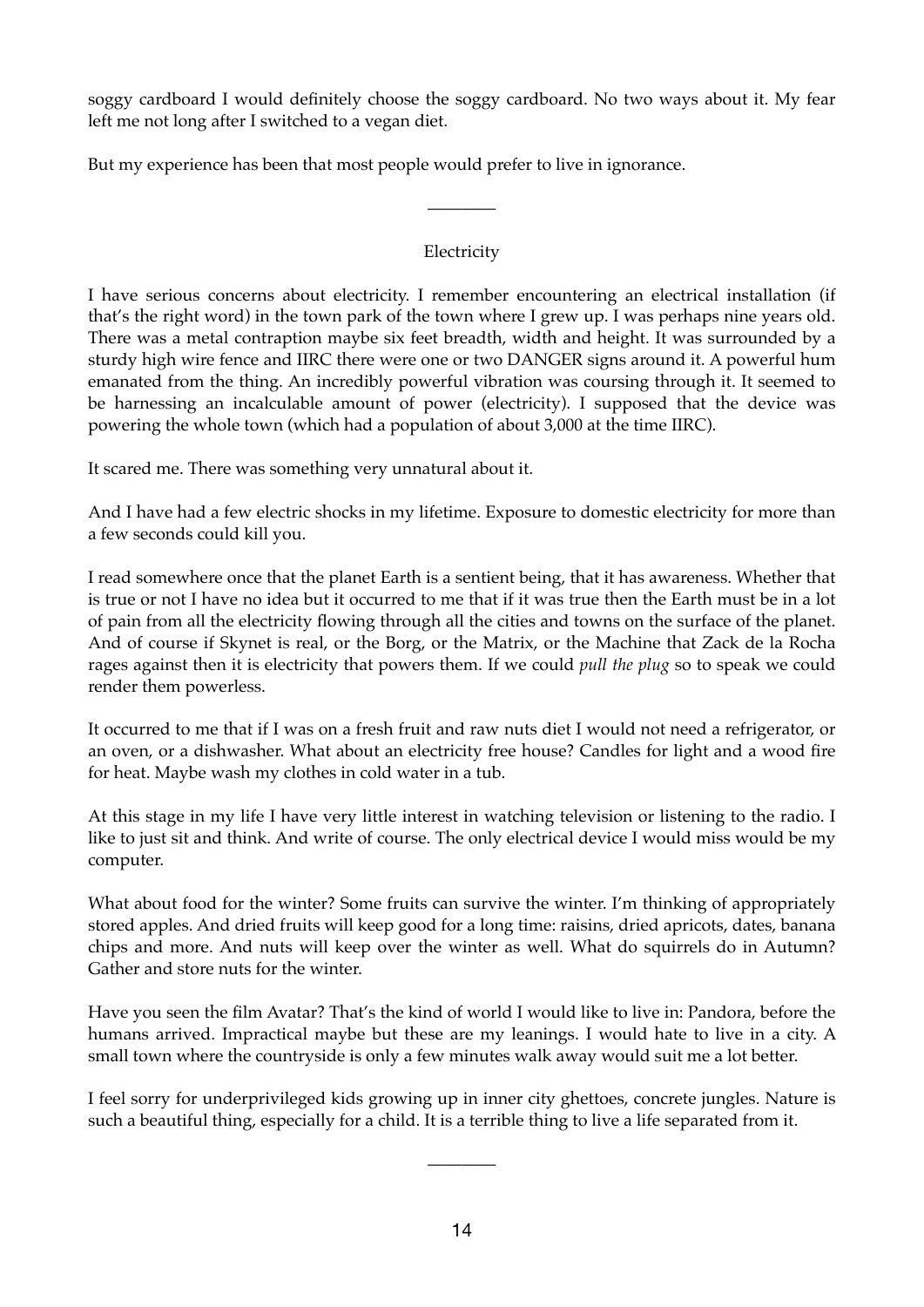## Muslims and Jews

In Genesis God promised Abraham and Sarah that they would have a son even though they were old and Sarah was well beyond the age of child-bearing. If I remember correctly nothing happened for a few years and Sarah grew impatient and told her husband, Abraham, to sleep with her Egyptian maid Hagar so that they might have an heir through her (Hagar). Abraham slept with Hagar and she bore him a son: Ishmael.

However, Ishmael was not the child promised by God. 13 years after Ishmael's birth Sarah conceived (by Abraham) and she bore a son: Isaac, the child promised by God.

Sarah saw Ishmael mocking Isaac and told Abraham to "cast out this bondwoman and her son: for the son of this bondwoman shall not be heir with my son, even with Isaac".

Abraham was grieved at this (evidently he loved Ishmael his son) but God told him to hearken to Sarah and early next morning Abraham gave Hagar some bread and a bottle of water and sent her and Ishmael away, into the wilderness. They nearly died in the wilderness for want of provisions. I always thought that this was a mean trick Sarah and Abraham (and God) played on Hagar and Ishmael. God prophesied that both Ishmael and Isaac would raise up great nations (the Muslims and the Jews).

So Ishmael and Isaac were half brothers. The Jews are descended from Isaac. Muhammad and many Muslims are descended from Ishmael. So it seems the Jews and the Muslims share common blood, they are related, they are half brothers.

And yet many (but clearly not all) Muslims hate the Jews. It crossed my mind that the reason for this hatred is the way Hagar and Ishmael were treated by Abraham, Sarah and the Jewish God, Jehovah. If the biblical account is true then I think the Jews owe the Muslims an apology for the way Hagar and Ishmael were treated. I think technically, back then, the firstborn (in this case Ishmael) should have received the inheritance but it was denied Ishmael and given to Isaac instead. Plenty cause for grievance here if you ask me.

I would suggest that the President and Prime Minister of Israel offer an apology to their Muslim half brothers for the way Hagar and Ishmael were treated. It couldn't hurt and it might help the cause for peace in the Middle East.

> ———— Part 4 15th May, 2022

> > ————

The Mark of the Beast: 666

Revelation Chapter 13

16 And he causeth all, both small and great, rich and poor, free and bond, to receive a mark in their right hand, or in their foreheads:

17 And that no man might buy or sell, save he that had the mark, or the name of the beast, or the number of his name.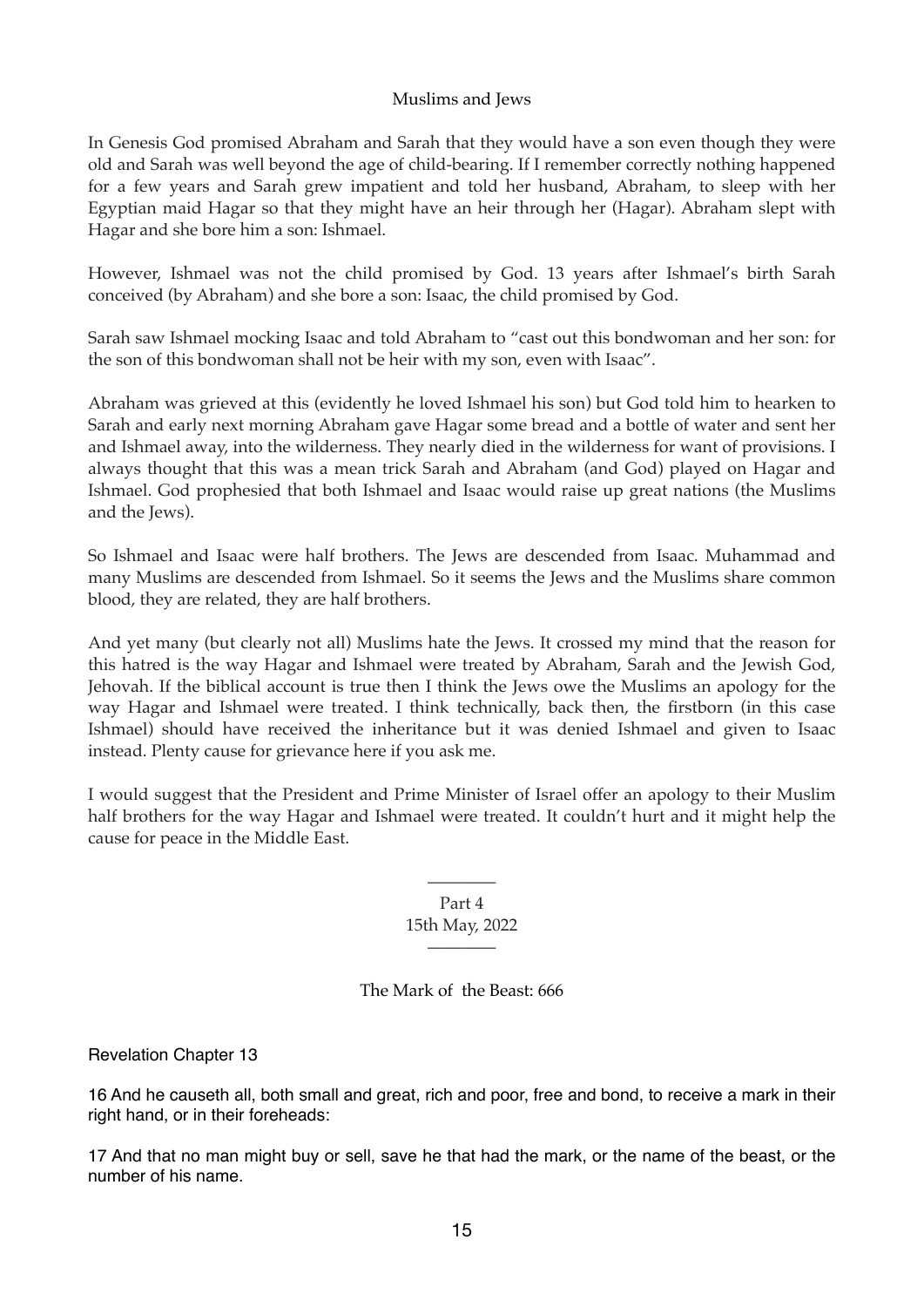18 Here is wisdom. Let him that hath understanding count the number of the beast: for it is the number of a man; and his number is Six hundred threescore and six.

For me these three verses were, for a long time, the most significant in the book of Revelation. Did you know that there are three sixes encoded in most barcodes? Here's how it works...

When you buy a product in a supermarket, or a book in a bookshop, there will be a barcode printed on the packaging or on the back cover of the book. The barcodes are composed of vertical lines. Some lines are thin, some are thick and some are in between. Also some lines are very close together and some are far apart. The scanner at the checkout desk *reads* these lines and translates them into numbers. The first and second lines correspond to a single digit number. The third and fourth lines correspond to a single digit number. The fifth and sixth lines... and so on. Every pair of lines correspond to a number. I see on the barcode on one of my published books that a pair of lines consisting of a thick line and a medium thickness line, close together, corresponds to the number 7. The corresponding numbers are printed below each pair of lines except for the first two lines, the middle two lines and the last two lines. These three pairs of lines are slightly longer than the others and no numbers are printed below them. These pairs are always two thin lines close together and, as I said, no numbers are printed below them.

What number corresponds to two thin lines close together? Sometimes a different encoding is used on the left half of a barcode but on the right half of a barcode a pair of thin lines close together \*always\* corresponds to a six (6). On the particular barcode I mentioned above, A thin line and a very thick line close together (on the left half of the barcode) also corresponds to a six, a different encoding to the right half of the barcode.

So, if we use the right hand side encoding, then the left-most pair of lines, the pair of lines in the middle and the right-most pair of lines correspond to sixes. In other words: 666.

A cashless society is not a new concept. I have read that it is possible to have \*invisible\* (to the eye but not to a scanner) tattoos of barcodes on the backs of our hands. When shopping, to pay we just pass our hands over the barcode scanner and the appropriate amount will be automatically deducted from our bank accounts.

I can see this being implemented in my lifetime. If we are all compelled to have a 'mark' on our right hands or foreheads, and we can't buy or sell without it, and this 'mark' turns out to be a barcode then it looks to me like this is *the mark of the beast* which the bible tells us not to take.

## Revelation Chapter 14

9 And the third angel followed them, saying with a loud voice, If any man worship the beast and his image, and receive his mark in his forehead, or in his hand,

10 The same shall drink of the wine of the wrath of God, which is poured out without mixture into the cup of his indignation; and he shall be tormented with fire and brimstone in the presence of the holy angels, and in the presence of the Lamb:

11 And the smoke of their torment ascendeth up for ever and ever: and they have no rest day nor night, who worship the beast and his image, and whosoever receiveth the mark of his name.

If I am going to be compelled to have a 'mark' on my right hand or forehead so that I can't buy or sell without it I think I will probably refuse it. I'm not afraid of it any more.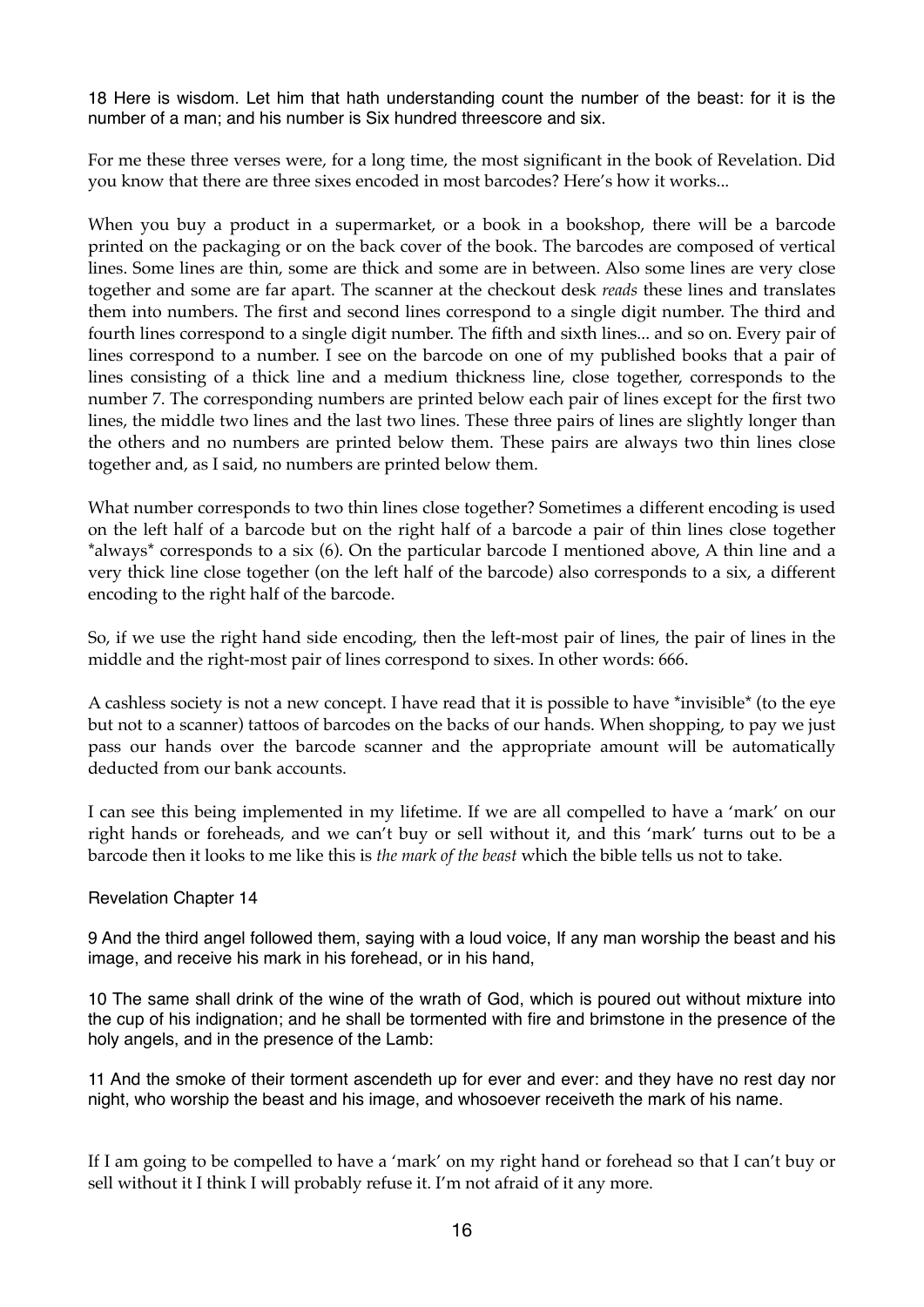## Abortion

————

My opinion on abortion is that it is *murder* with two possible exceptions. For me, the instant when the sperm enters the ovum you have a human being. Not a small number of insentient cells, a *human being*. If a girl or a woman goes to a nightclub and gets drunk or high, and takes a man home and willingly has sex with him and conceives a child then she is responsible for that child. If she has an abortion then in my book that is *murder*. If she doesn't want the child I suggest going through with the pregnancy and then putting the baby up for adoption when it is born.

The first possible exception is when a woman is raped. I'm not God and I don't know for sure but I think that if any girl or woman is raped they should have the right to an abortion.

If I was a woman and I was raped, and conceived, would I have an abortion? I don't know.

The second possible exception is where there is a threat to the mother's life. Here is a quote from Wikipedia about Savita Halappanavar…

—On 21 October 2012, Savita Halappanavar, then 17 weeks pregnant, was examined at University Hospital Galway after complaining of back pain, but was soon discharged without a diagnosis. She returned to the hospital later that day, this time complaining of lower pressure, a sensation she described as feeling "something coming down," and a subsequent examination found that the gestational sac was protruding from her body. She was admitted to hospital, as it was determined that miscarriage was unavoidable, and several hours later, just after midnight on 22 October, her water broke but did not expel the foetus. The following day, on 23 October, Halappanavar discussed abortion with her consulting physician but her request was promptly refused, as Irish law at that time forbade abortion if a foetal heartbeat was still present.[8]: 33 [10] Afterwards, Halappanavar developed sepsis and, despite doctors' efforts to treat her, had a cardiac arrest at 1:09 AM on 28 October, at the age of 31, and died.—

Maybe I missed something, maybe there is a third exception. I'll update this article if I come across one.

And don't think that the morning-after pill is OK either. Conception can occur within minutes of having sex. Here's a quote from verywellfamily.com…

—We know that sex leads to pregnancy, but how soon after sex could you really get pregnant? The answer isn't exact. It's actually a range—it could be within minutes or could take a few days.—

So if you conceive within a few minutes and later take the morning after pill then that is an abortion, and in my book, murder.

I had a vasectomy around ten years ago but even that isn't fool proof. The doctor who performed the operation either told me, or gave me literature that said: it very rarely happens (perhaps 1 in 10,000 cases) but sometimes a vasectomy somehow reverses (or 'heals' might be a better word) itself and the man becomes fertile again. I won't take that 1 in 10,000 chance now.

Even coitus interruptus (withdrawing before ejaculation) isn't 100% safe. There may be a tiny amount of live sperm on the tip of the penis that is expelled along with urine. And I won't take that chance.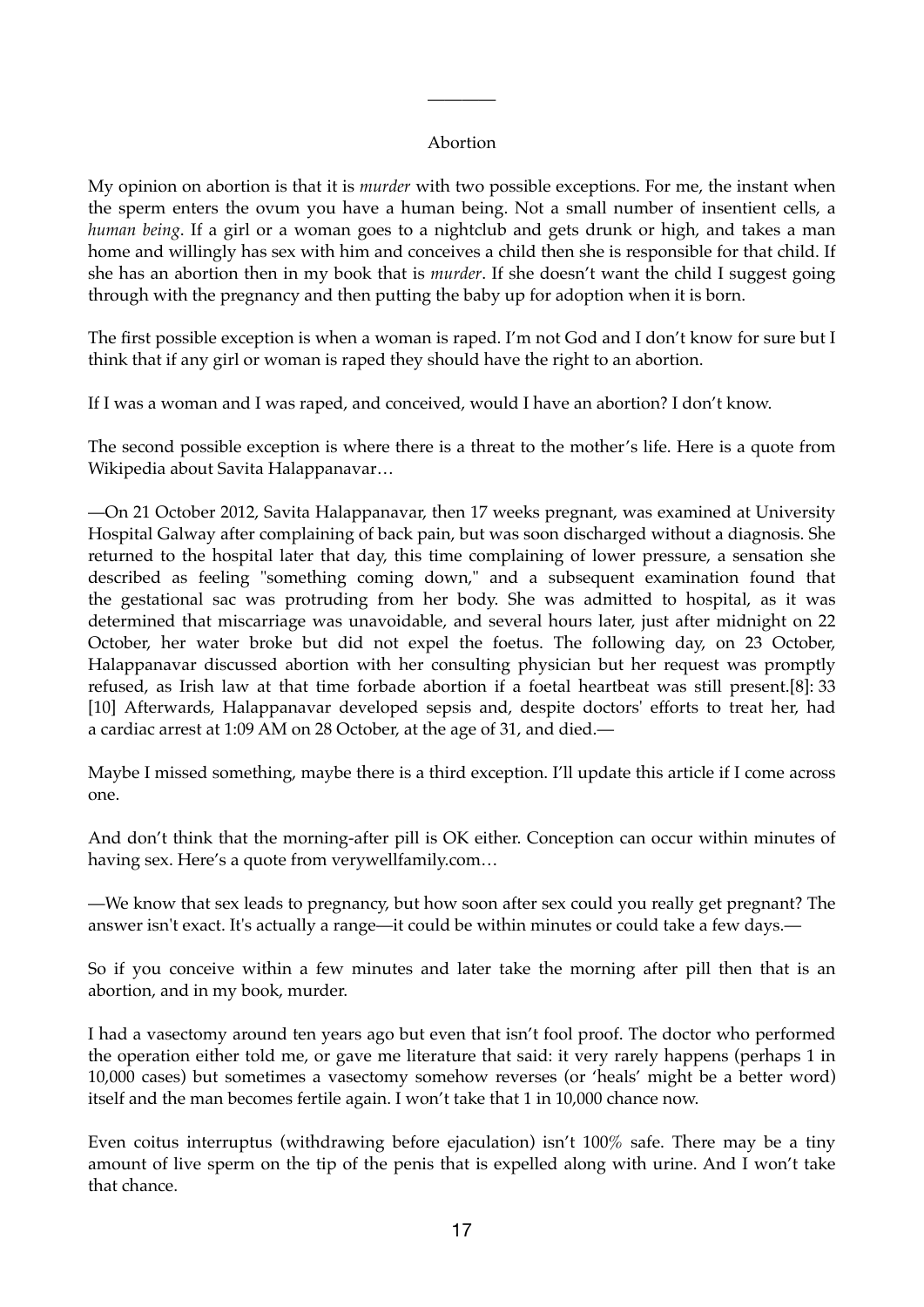And several times I have had sex using a condom and the condom burst. So condoms aren't safe either.

And the rhythm method (not having sex for a few days before and after ovulation) isn't reliable either as unpredictable ovulations may occur.

What about female sterilisation? Look at these lines from Wikipedia…

\_\_Tubal ligation (commonly known as having one's "tubes tied") is a surgical procedure for female sterilization in which the fallopian tubes are permanently blocked, clipped or removed. This prevents the fertilization of eggs by sperm and thus the implantation of a fertilized egg. While both hysterectomy (the removal of the uterus) or bilateral oophorectomy (the removal of both ovaries) can also accomplish this goal, these surgeries carry generally greater health risks than tubal ligation procedures.

Most methods of female sterilization are approximately 99% effective or greater in preventing pregnancy. These rates are roughly equivalent to the effectiveness of long-acting reversible contraceptives such as intrauterine devices and contraceptive implants, and slightly less effective than permanent male sterilization through vasectomy.\_\_

And I found this quote on the net…

—Tubal ligation is an extremely reliable way to prevent pregnancy. Fewer than 1 out of 100 women will get pregnant within a year of surgery—

99% isn't good enough for me. I won't take that chance. And the oral contraceptive pill isn't 100% safe either.

I read somewhere that sex is for reproduction, not for fun. I don't intend to have any sex until I want to father a child.

So if you don't want to have a child I suggest that you don't have sex.

Jews and Judaism

————

I like Jews. Have you seen the film Fiddler on the Roof? That seems to me to be a good depiction of what Jews are like. In general they seem like good honest decent people. And a lot of them have a great sense of humour. Some Jews look down upon gentiles (non Jews), even hate them, but the way they have been treated by the gentiles over the last 2,000 years who could blame them?

I like the way Jews look and I like the way they talk. Some of my favourite musicians and actors are/were Jews. Lou Reed, Leonard Cohen, Mel Brooks, Woody Allen, Gene Wilder, Barbra Streisand, Topol, Alan Arkin (who played Yossarian in Catch-22). Albert Einstein was a Jew. I found Benjamin Netanyahu to be a very impressive and likeable man.

But there are things about Judaism that I don't like. First of all I have heard some disturbing things about ultra-orthodox Jews. I have heard that the wives of ultra-orthodox Jews have to shave their heads and wear wigs instead. I have heard that when ultra-orthodox jewish husbands and wives have sex their bodies are separated by sheet that has a hole in it through which their genitalia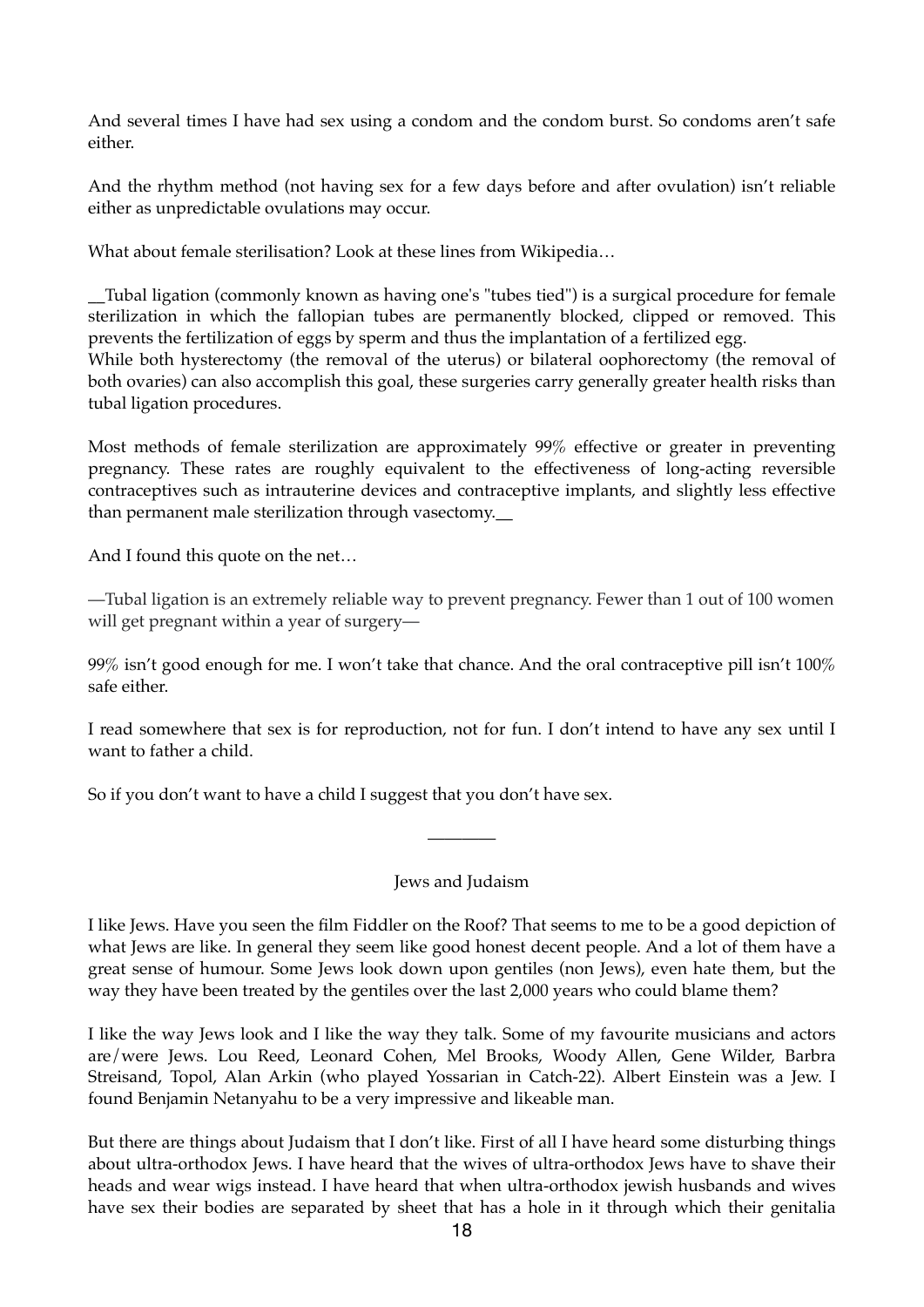meet. Someone please tell me that these aren't true, that these are lies concocted by anti-semites to defame the Jews.

Regular faithful Jews (not fanatical) are fine in my book, as are secular (non religious) Jews. But I have a big problem with The Torah (The Law), the first five books of the Old Testament. The problem I have is with animal sacrifice. The idea that killing cows, bulls, sheep, goats, birds and possibly other animals atones for, or covers, sin is nonsense to me. That the shedding of blood atones for sin. I just don't buy it. And while I'm at it I don't believe that Jesus's shed blood atoned for my sins either (if I just believe it). For me it's what Jesus *said* that counts, not his *blood*. He said:" Do unto others as you would have them do unto you". For me His *blood* is irrelevant.

It seems to be very fashionable nowadays to hate the Jews. From watching various programmes and news shows on Christian TV channels (e.g. Jerusalem Dateline and The Middle East Report) I learned that the Western media news programmes are deliberately distorting the truth about conflicts in Israel and Gaza. The Jews are always portrayed as the aggressors, the bad guys, when the truth is the exact opposite. And all the Jew-haters lap up these lies greedily and feel that they are 'righteous' because they hate the Jews.

Israel is *not* an apartheid state. Muslims can vote or run for office. There are Muslim politicians in the Knesset. Muslims can share public transport with Jews. Officially Muslim Israelis have the exact same rights as Jewish Israelis. Unfortunately there are militant muslim extremists living in Israel and the Jews, naturally, have to protect themselves from these so some Muslim areas are cordoned off. IIRC working Muslims in Israel earn much more than they would if they lived in one of the neighbouring Muslim countries and many of them secretly (they would be punished by their peers if they openly said it) prefer to live in Israel. Many muslims have no problems with Jews but again they are afraid to come out and say it publicly.

If you are a Christian you should know that God promised that because of their sin the Jews would be scattered across the four corners of the Earth (which began in 70AD) but that in the last days He would restore them to the land of Israel. So don't blame the Jews for "occupying" Israel, blame God!

I am pro Israel and pro Jew. Israel is a democratic state. I would much rather live under a Jewish government than a Muslim government. Many if not most of the countries known for severe human rights abuses are Muslim countries (e.g. Iran).

## Muslims and Islam

————

I would love to read The Koran and write an article about it but I don't have the time. Any non Muslim is known as an *infidel*. Here are two verses from the Koran about infidels…

Surah 9:123 Believers! Fight against the unbelievers who live around you; and let them find in you sternness. Know that Allah is with the God-fearing.

Surah 66:9 O you Prophet, strive with the steadfast disbelievers, and the hypocrites, and be harsh with them; and their abode will be Hell; and miserable is the Destiny!

Many if not most Muslims (in Muslim countries) live in fear. If they do or say anything that could be construed as blasphemy (e.g. "I don't believe in Muhammad" or "I want to be a Christian") they will likely be arrested, imprisoned, usually tortured and possibly executed.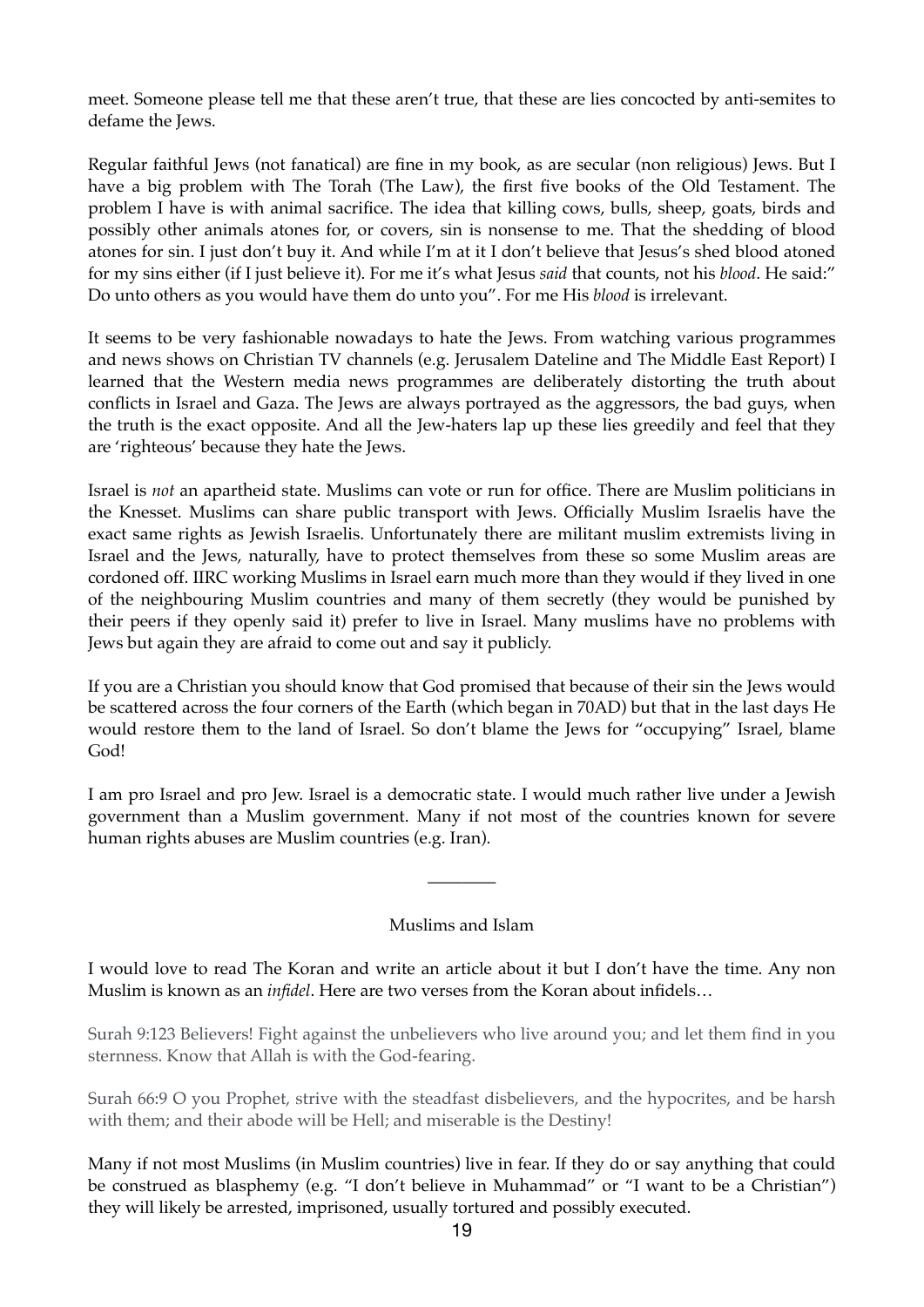I am sure that many Muslims are very nice people. And I am sure that many Muslims would rather not be Muslims. But to speak openly about this would be suicide. They have to keep up the charade, pretending to be devout Muslims when in reality they are being oppressed.

There is a lot of evil in the world perpetrated in the name of Allah. These terrorist groups come to mind: Boko Haram, Hezbollah, Hamas, The Taliban, Al Qaeda (the latter responsible for the 9/11 attacks). I have heard of some of these terrorist soldiers being given sex slaves: kidnapped teenage (or younger) girls forced into sex slavery.

I'm sure a lot of these soldiers are 'press ganged' (forced) into these organisations against their will, but if they protest they will be tortured and/or killed. So these guys are scared as well, and are forced into committing atrocities.

Everybody needs to be educated about Islam. Most, if not all, Islamic leaders want to impose the religion of Islam on everyone on this planet. By force if necessary. Whatever it takes.

Here are two presentations by Bill Federer about Islam. I haven't seen the second one but the first one (The Rise of Islam) is excellent. You may have to copy and paste the link into your browser.

The Rise of Islam www.youtube.com/watch?v=rKY4c4q33R4

The Real Truth of Islam [www.youtube.com/watch?v=LlNVfIuObS8](http://www.youtube.com/watch?v=LlNVfIuObS8)

And many thanks Bill for your great courage in exposing the truths about Islam!

There are many good (and scared) Muslims and I am not opposed to them but I \*am\* opposed to the religion of Islam and to any Islamic extremist who wants to force his or her religion on me. I like Zack's line: "Step back, I know who I am!".

Zack de la Rocha and Rage Against the Machine

————

If you are familiar with the band Rage Against the Machine you should have heard about two men in prison: A Native American activist called Leonard Peltier and a political activist called Mumia Abu-Jamal. Zack says that these men are innocent. If Zack says they are innocent I believe it. Let these men go.

There is a prophecy in 2 Thessalonians 2:3-4…

—Let no man deceive you by any means: for that day shall not come, except there come a falling away first, and that man of sin be revealed, the son of perdition; Who opposeth and exalteth himself above all that is called God, or that is worshipped; so that he as God sitteth in the temple of God, shewing himself that he is God.—

In some translations of the Bible "man of sin" is rendered "man of lawlessness". For years I pondered whether Zack de la Rocha was this "man of lawlessness". I loved Rage Against the Machine when I first heard them (in 1993) but in the nine years I was a Christian (2012-2021) I couldn't decide whether Zack was right or wrong. I heard him sing/rap the song "Fuck the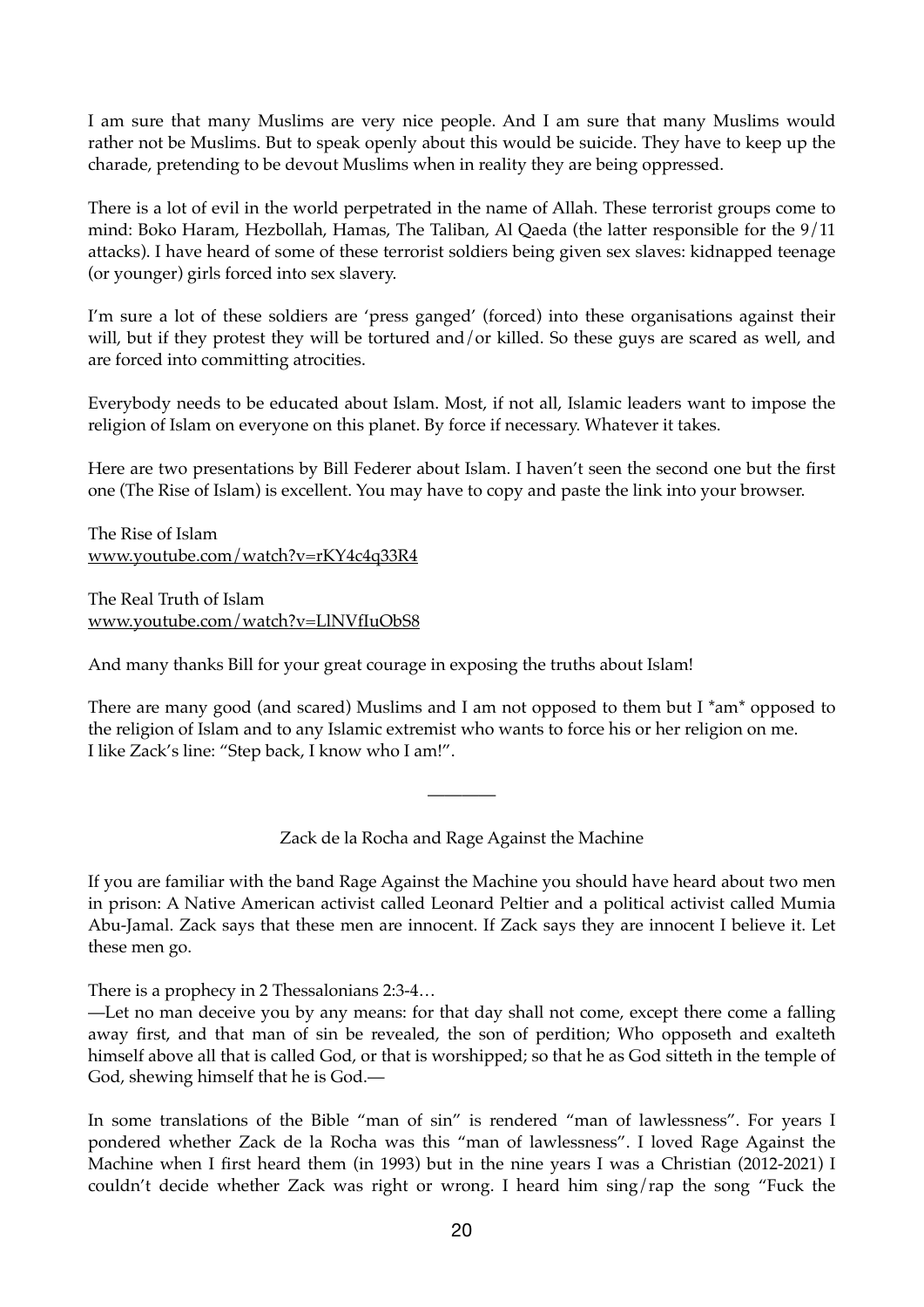Police". I think we need Law and Order, we need police. I wrote in earlier versions of this article that I thought that there were some bad cops, maybe a lot of them. I think now I was wrong.

Bono sang: "it's no secret that our world is in darkness tonight". I see huge evil in the world. It seems to me that some unknown, invisible power or force is "taking over". Trying to subdue us, control us. To what end I don't know but for 27 years of my life something definitely was trying to control me, subdue me.

What's my point? Everyone needs a bit of Zack de la Rocha in them. Zack epitomises courage, fearlessness. We all need his courage to overcome our oppressors. I'm thinking of the regimes in Iran and North Korea. These oppressive governments need to be overthrown. And China's reputation is pretty bad as well.

I recommend RATM's first album which is simply called Rage Against the Machine. Listen to the tracks: "Wake Up" and "Killing in the Name of". All ten tracks are brilliant. I recommend that young people listen to this album. The later albums are good too but in my opinion the first album was the most powerful.

And before I close listen to the album 'Psalm 69' by Ministry, especially the first five tracks. Listen to Al Jourgenson's pain. I know all about this type of pain. And how to overcome it.

UFOs and Alien Abductions

————

I have seen some films and documentaries about alien abductions. I read the famous book 'Communion', one man's account of his experience of alien abductions. And I have read about aliens removing foetus' from pregnant women for God only knows what purpose. Twice in my life I have seen lights in the sky moving very fast and zig-zagging in a way impossible for planes or helicopters. I have heard of a former Governor of Arizona state in the U.S describe seeing a very large spaceship. Here's a quote from the CNN website…

——Fife Symington says he nearly had a close encounter while governor of Arizona

**(CNN)** -- In 1997, during my second term as governor of Arizona, I saw something that defied logic and challenged my reality.

I witnessed a massive delta-shaped, craft silently navigate over Squaw Peak, a mountain range in Phoenix, Arizona. It was truly breathtaking. I was absolutely stunned because I was turning to the west looking for the distant Phoenix Lights.

To my astonishment this apparition appeared; this dramatically large, very distinctive leading edge with some enormous lights was traveling through the Arizona sky.

As a pilot and a former Air Force Officer, I can definitively say that this craft did not resemble any man-made object I'd ever seen. And it was certainly not high-altitude flares because flares don't fly in formation.

The incident was witnessed by hundreds -- if not thousands -- of people in Arizona, and my office was besieged with phone calls from very concerned Arizonians.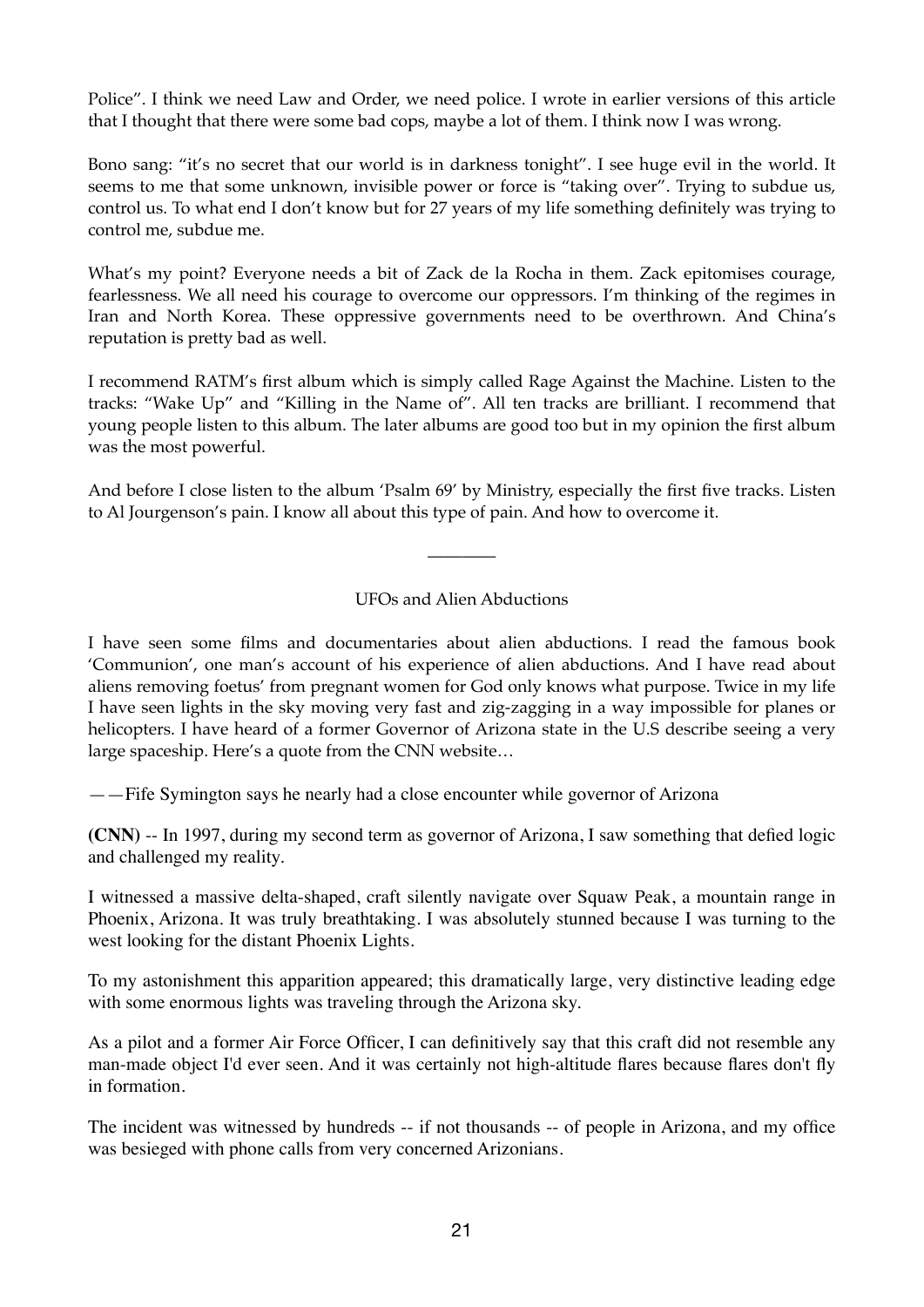The growing hysteria intensified when the story broke nationally. I decided to lighten the mood of the state by calling a press conference where my chief of staff arrived in an alien costume. We managed to lessen the sense of panic but, at the same time, upset many of my constituents.

I would now like to set the record straight. I never meant to ridicule anyone. My office did make inquiries as to the origin of the craft, but to this day they remain unanswered.

Eventually the Air Force claimed responsibility stating that they dropped flares.

This is indicative of the attitude from official channels. We get explanations that fly in the face of the facts. Explanations like weather balloons, swamp gas and military flares.

I was never happy with the Air Force's silly explanation. There might very well have been military flares in the sky that evening, but what I and hundreds of others saw had nothing to do with that.

I now know that I am not alone. There are many high-ranking military, aviation and government officials who share my concerns. While on active duty, they have either witnessed a UFO incident or have conducted an official investigation into UFO cases relevant to aviation safety and national security.

By speaking out with me, these people are putting their reputations on the line. They have fought in wars, guarded top secret weapons arsenals and protected our nation's skies.

We want the government to stop putting out stories that perpetuate the myth that all UFOs can be explained away in down-to-earth conventional terms. Investigations need to be re-opened, documents need to be unsealed and the idea of an open dialogue can no longer be shunned.

Incidents like these are not going away. About a year ago, Chicago's O'Hare International Airport experienced a UFO event that made national and international headlines.

What I saw in the Arizona sky goes beyond conventional explanations. When it comes to events of this nature that are still completely unsolved, we deserve more openness in government, especially our own.——

And nobody wants to know! People don't want to think about such things and simply pretend to themselves that UFOs don't exist, that abductions do not occur. For them it's an SEP (an acronym coined by the writer Douglas Adams). SEP stands for Somebody Else's Problem. Most people couldn't care less about UFOs and aliens and abductions just so long as they themselves are not affected.

I'm deeply concerned about UFOs. Where do they come from? What do they want? Are they taking over the planet? And if so what can we do to fight back?

I have seen images of 'grays'. Tall thin humanoid creatures with large bald heads and all black eyes (no iris or white of the eye). It is absolutely clear to me that they are not natural creatures, they are the product of some sophisticated genetic engineering.

Perhaps they are genetically modified humans from our future (Earth's future). I read somewhere (possibly Stephen Hawking's A Brief History of Time) that there is some mathematics for time travel. That there are some theories on how it might be done. If time travel is, or will be a reality then the implications and the possible consequences are staggering.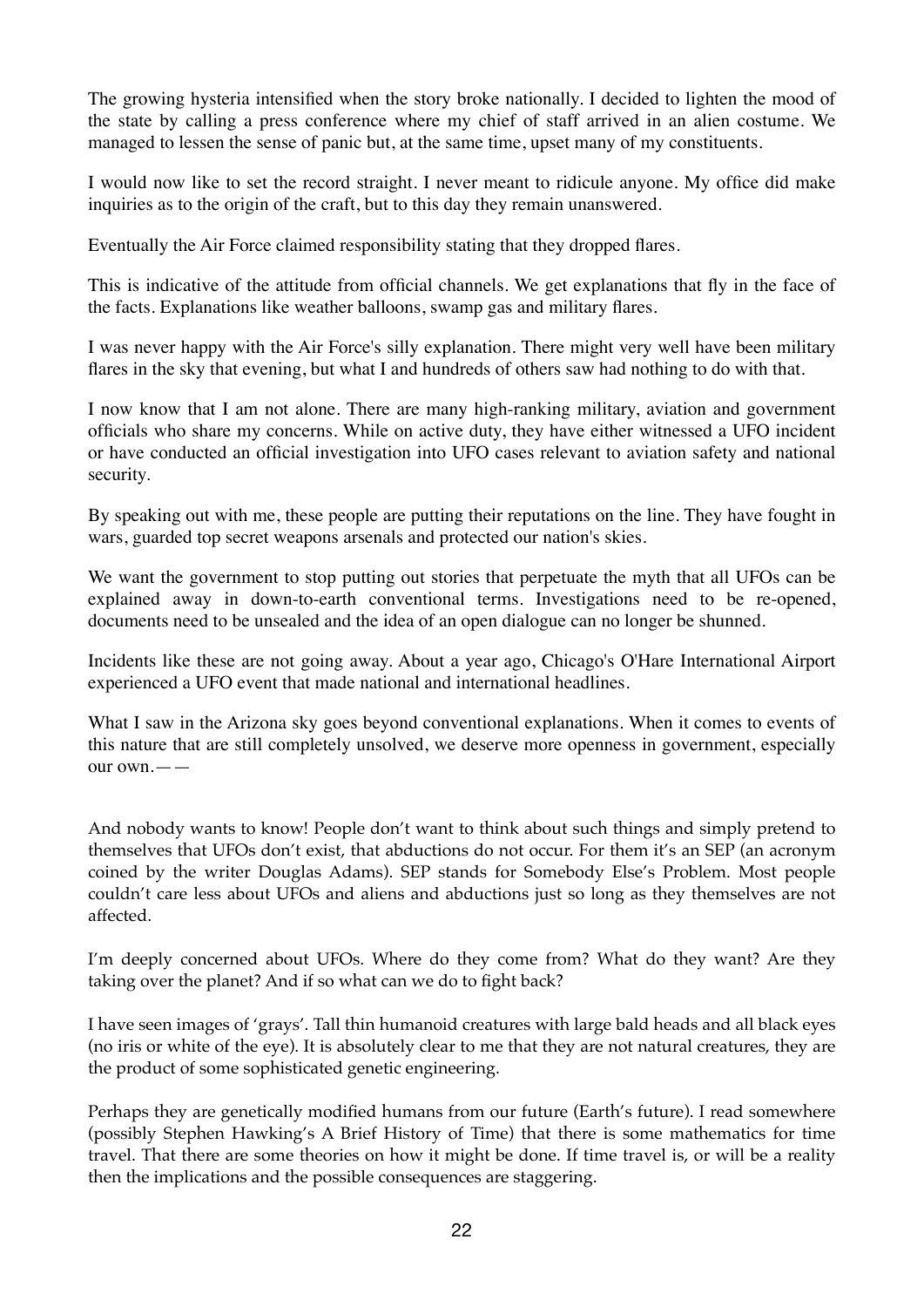Or maybe the 'grays' are from a different solar system. Either way they still look like genetically modified creatures to me. And up to no good I'll bet.

By the way, I am dead against genetically modifying \*any\* life form, from a beatle to a stalk of wheat to a cow to a human. It is unnatural and to me is an abomination.

> ———— Part 5 17th May 2022

> > ————

# A Design For Life

A shout out to The Manic Street Preachers for their song: A Design For Life.

Shit and Piss should not be pumped into our rivers and streams. They should be collected and used as fertiliser on the land. The more shit and piss pumped into our rivers and streams the greater the strain on the land's ability to sustain plant growth. Shit and Piss are like Gold to the soil and should not be squandered as sewage.

And what about poisonous chemicals and toxic waste that are poured into our rivers and streams? These should never have been produced in the first place.

And we are poisoning and polluting our clean water supply more and more as time goes on.

When I was a child my Dad used to take me and my brother to "the bogs" which was the name for a small area of land at the edge of the Bandon river. And we would all go swimming there. It was heaven. And it was free! Rich kids and poor kids alike all swam there. I loved going to the bogs. Some of my happiest memories are of swimming in the bogs as a child. I would drink some of the water as I swam.

But the water is polluted now. My father says that it is too polluted to swim there now and we don't swim in the Bandon river any more.

I read somewhere that a piece of land used for grazing beef cattle that could feed ten people for a year could feed a hundred people for a year if the land was used for growing vegetables instead.

———-

————

I believe that the *raw* Fruit and Nuts (exclusively) diet is not only viable, but it is the optimal diet. If the whole world was on this diet there would be no need for beef or dairy cattle farms and all the hard work that is associated with them. And as regards crops there would be no need to plough and sow fields every year.

What I'm thinking of is planting trees that yield fruit and planting trees that yield nuts on every piece of land that is available, including small pieces of land in towns and cities where other trees